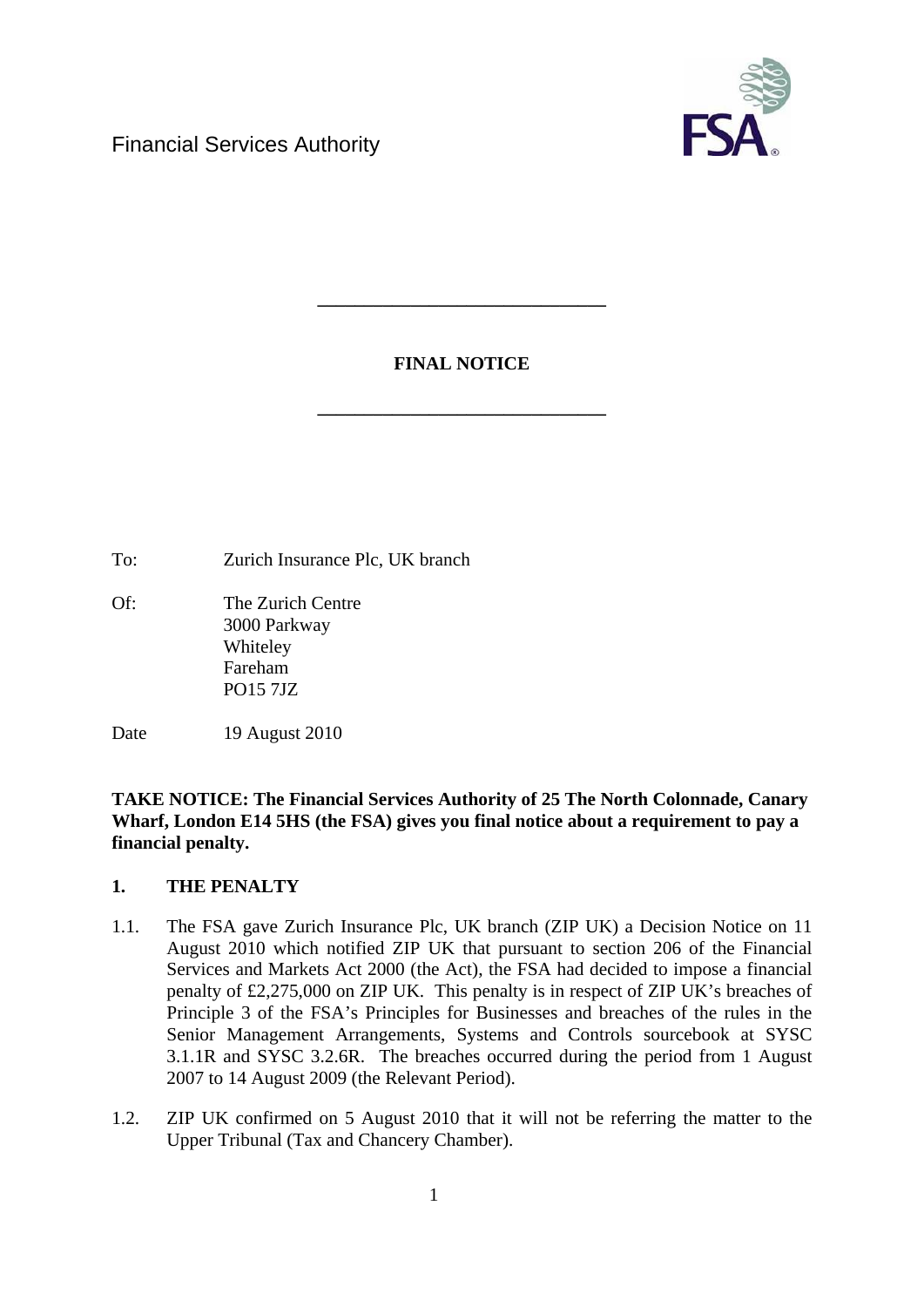- 1.3. Accordingly, for the reasons set out below, the FSA imposes a financial penalty on ZIP UK in the amount of £2,275,000.
- 1.4. ZIP UK agreed to settle at an early stage of the FSA's investigation. It therefore qualified for a 30% (Stage 1) discount under the FSA's executive settlement procedures. Were it not for this discount, the FSA would have imposed a financial penalty of £3.25 million on ZIP UK.

## **2. REASONS FOR THE ACTION**

- 2.[1](#page-1-0). In the Relevant Period, Zurich  $UK<sup>1</sup>$  breached Principle 3 by failing to take reasonable care to organise and control its affairs responsibly and effectively, with adequate risk management systems.
- 2.2. Zurich UK also breached SYSC 3.1.1R and SYSC 3.2.6R by:
	- (1) failing to take reasonable care to establish and maintain systems and controls that were appropriate to its business; and
	- (2) failing to take reasonable care to establish and maintain effective systems and controls to counter the risk that Zurich UK might be used to further financial crime.
- 2.3. The breaches related to the management of risks associated with the security of customer information in the context of certain outsourcing arrangements.
- 2.4. The breaches arose in connection with the general insurance business of Zurich UK (Zurich UK (GI)). Zurich UK (GI) outsourced the processing of some of its customer data to Zurich Insurance Company South Africa Limited (ZICSA). Both Zurich UK and ZICSA are members of Zurich Financial Services Group (the Zurich Group) and are subject to relevant common Zurich Group policies, procedures and controls. However, as a result of the intra-group relationship, Zurich UK (GI) relied to an unreasonable extent on ZICSA being in compliance with Zurich Group policies and did not manage the outsourcing arrangement as if it were a third party supplier arrangement.
- 2.5. Zurich UK (GI) failed to take reasonable care to ensure that it had effective systems and controls to manage the risks relating to the security of confidential customer information arising out of the outsourcing arrangement with ZICSA and the consequential risk that lost or stolen information might be used for the purposes of financial crime.
- 2.6. Zurich UK (GI)'s failings only came to light following a data loss incident. On 11 August 2008, one of ZICSA's subcontractors lost an unencrypted back-up tape during a routine transfer to a data storage centre. The tape contained certain personal

<span id="page-1-0"></span> $\frac{1}{1}$  Prior to 1 January 2009, the substantial part of the general insurance business of Zurich Financial Services Group was carried on in the UK by the UK branch of Zurich Insurance Company Ltd (ZIC UK). This business was transferred to ZIP UK under Part VII of the Act with effect from 1 January 2009. This is described further at paragraphs 4.1 to 4.3 below. In this Notice, we refer to the general insurance business of ZIC UK and ZIP UK as Zurich UK (GI), and we refer to ZIC UK and ZIP UK together as Zurich UK.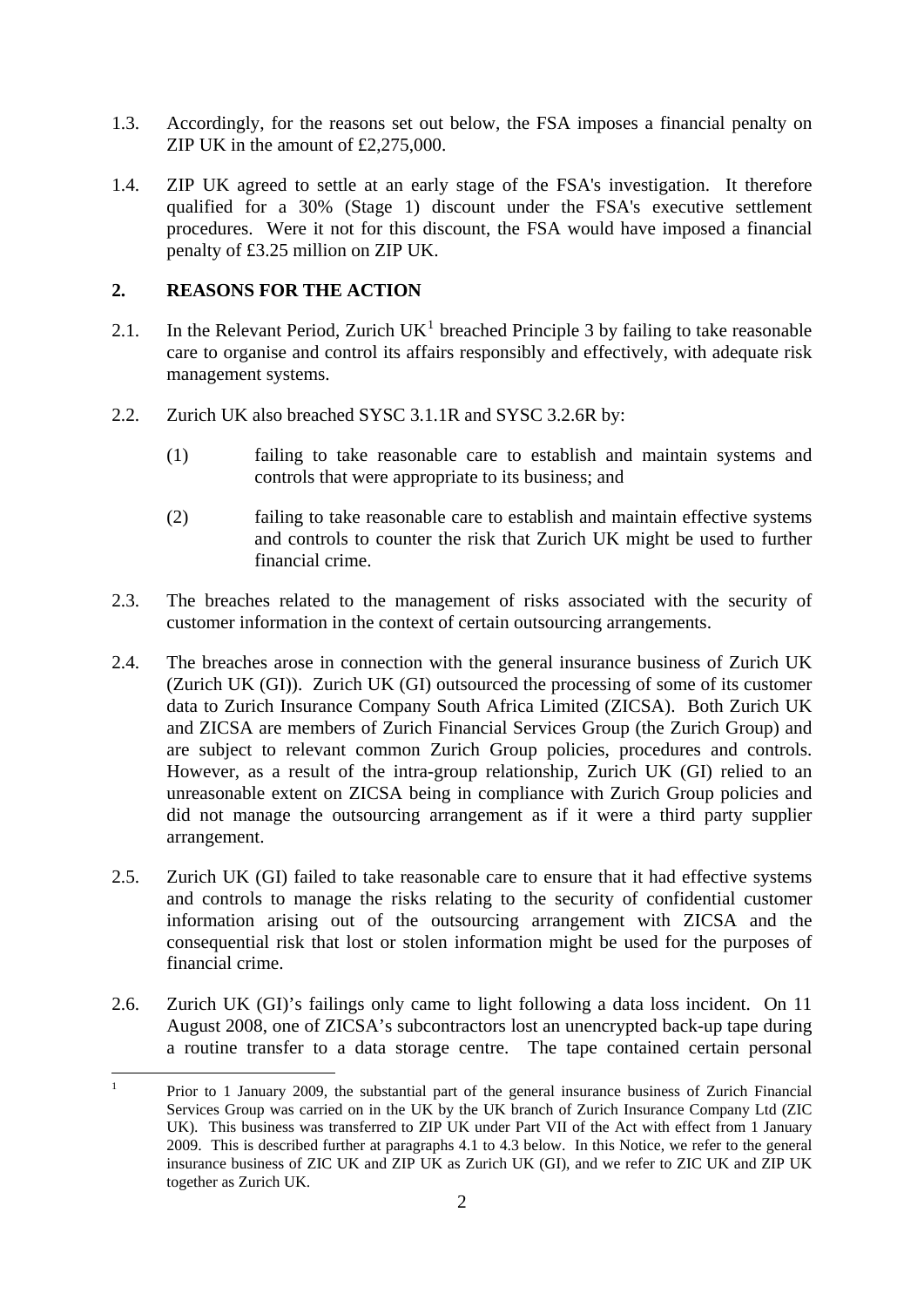information belonging to 46,000 policy holders of Zurich Private Client, Zurich Special Risks and Zurich Business Insurance Direct (each of which is a business line of Zurich UK (GI)), as well as certain personal data of 1,800 third parties. In addition, deficiencies in the management of security procedures involving data tapes in South Africa potentially also affected a further 5,000 UK customers whose personal data was not on the lost back-up tape but was otherwise held in South Africa.

- 2.7. The data on the unencrypted back-up tape consisted of an extensive range of sensitive insurance information belonging to policyholders. The nature of the personal data held on the lost tape varied between customers but included, among other things, identity details, bank account and credit card details and details of insured assets and the type of security arrangements used to protect them. The loss of this data could have resulted in financial loss to customers and potentially also exposed customers to the risk of other crime such as burglary and theft. It should however be noted that Zurich UK (GI) has seen no evidence to suggest that the lost personal data has been compromised or misused.
- 2.8. Zurich UK (GI) did not become aware of the data loss incident until a year later when the incident was reported through internal audit (following a Group data privacy audit undertaken at ZICSA). Subsequent internal investigations revealed certain failings in the management of security procedures involving data tapes in South Africa. The investigations also revealed Zurich UK (GI)'s failings in managing the outsourcing arrangement and the associated risks.
- <span id="page-2-0"></span>2.9. During the Relevant Period, Zurich UK (GI) failed to oversee effectively the outsourcing arrangement and did not have adequate control over the data that was being processed by ZICSA. In particular:
	- (1) Zurich UK (GI) did not carry out an ongoing assessment of the risks connected with the outsourcing arrangement in that it failed to carry out adequate due diligence on the data security procedures used by both ZICSA and ZICSA's subcontractors during the Relevant Period;
	- (2) Zurich UK (GI) did not obtain sufficient management information from ZICSA to enable Zurich UK (GI) to identify, measure, manage and control data security and financial crime risks. Routine monitoring was limited to regular service management conference calls dealing with various matters such as service and contract issues and these calls ceased after March 2008;
	- (3) Zurich UK (GI) considered that it was entitled to rely on ZICSA being in compliance with Zurich Group policies, in particular a policy requiring appropriate security measures, including encryption of confidential data. However, Zurich UK (GI) did not adequately consider whether this reliance on Group policies was sufficient and did not determine for itself whether appropriate data security policies had been adequately implemented by ZICSA;
	- (4) there was a failure to put in place proper reporting lines between ZICSA and Zurich UK (GI) during the Relevant Period. This resulted in the data loss incident not being reported to Zurich UK (GI) for twelve months. Zurich UK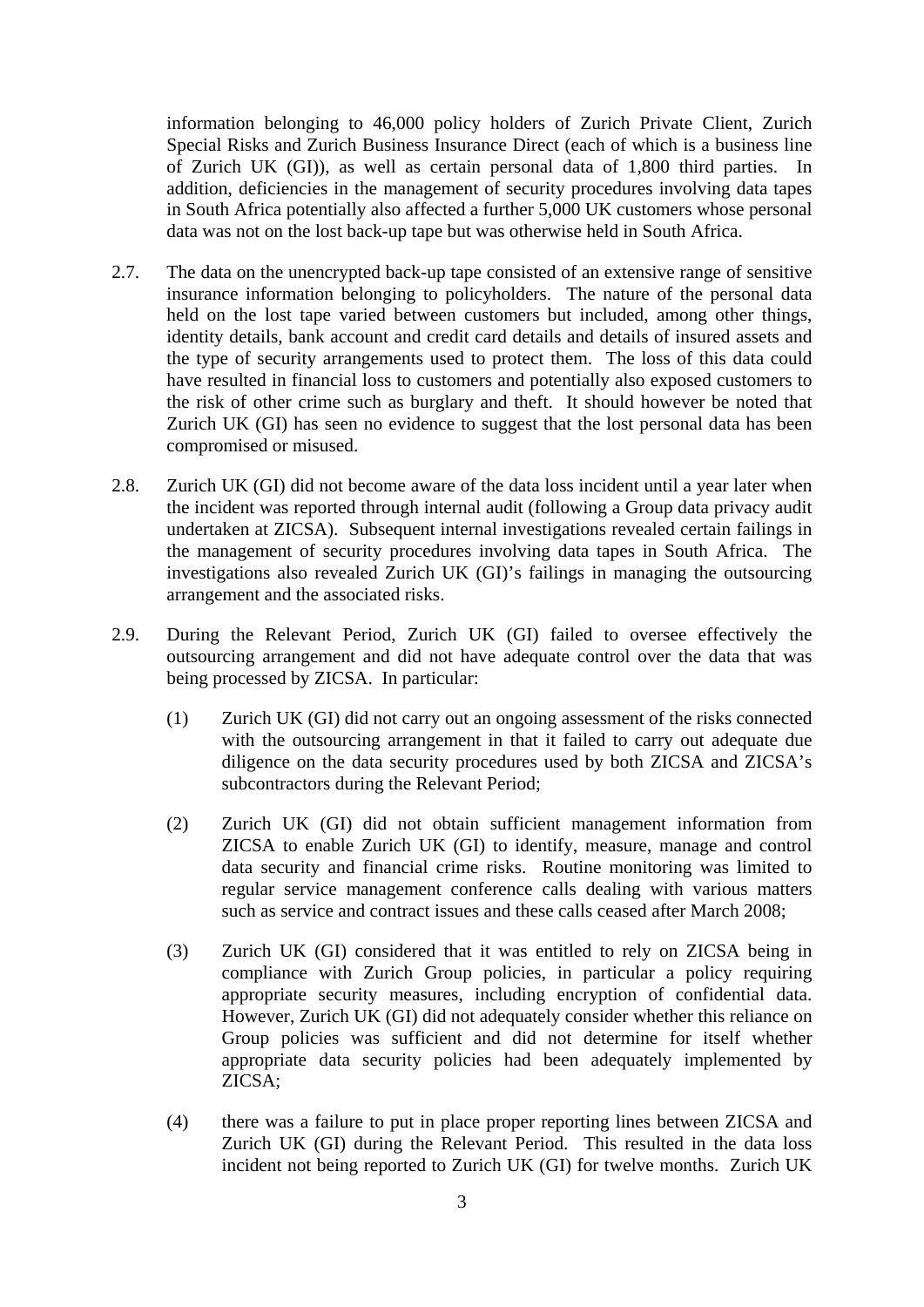(GI) did not ensure there was a co-ordinated policy regarding security incident reporting which, in the event of a data loss incident involving UK customer data, would have ensured the direct and timely escalation of matters to Zurich UK (GI); and

- (5) there was also a lack of clarity within Zurich UK (GI) in relation to the functional responsibility for providing assurance to management that data security issues were being appropriately identified and managed. Various members of senior management had responsibility for data security issues, but there was no single data security manager with overall responsibility.
- 2.10. Zurich UK (GI)'s failure to assess properly the risks involved in the data outsourcing arrangement and to implement robust systems and controls to deal with them increased the risk that data belonging to UK customers might not be sufficiently secure and had the potential to expose its customers to the risk of identity theft or other crime.
- 2.11. Further, the absence of effective monitoring over the outsourcing arrangement resulted in the failure to identify practices within ZICSA and its subcontractors that placed the confidential information of UK customers at greater risk of loss or theft. In particular, back-up tapes containing Zurich UK (GI)'s confidential customer information were transported to and from a storage facility in an unencrypted format, with the risk that the unprotected data might be lost or stolen in transit. In addition, from early 2008, unencrypted UK customer data was stored in a secure third party data storage centre which was not solely used by ZICSA. Unencrypted UK customer data was regularly left in the office of an engineer at that data storage centre. Therefore there was a risk that third parties with access to the data storage centre might have access to Zurich UK (GI)'s unprotected data.
- 2.12. The cumulative impact of Zurich UK (GI)'s failings represented a material risk to the FSA's objectives of reducing financial crime and protecting customers. The FSA considers these failings to be particularly serious because:
	- (1) confidential information belonging to approximately 51,000 UK customers and 1,800 UK third parties was handled by ZICSA under the outsourcing arrangement over the course of the Relevant Period;
	- (2) policy holders are entitled to rely on Zurich UK (GI) to take reasonable care to ensure the security of their data. Zurich UK (GI)'s failure adequately to consider and manage the risks or to implement effective systems and controls to address these risks had the potential to expose policy holders to the risk of identity theft or other crime and financial loss;
	- (3) the failures occurred following a period of heightened awareness of financial crime issues as a result of government initiatives and increasing media coverage. In particular, the FSA published a report – Countering Financial Risks in Information Security – in November 2004 and a further report – Data Security in Financial Services – in April 2008;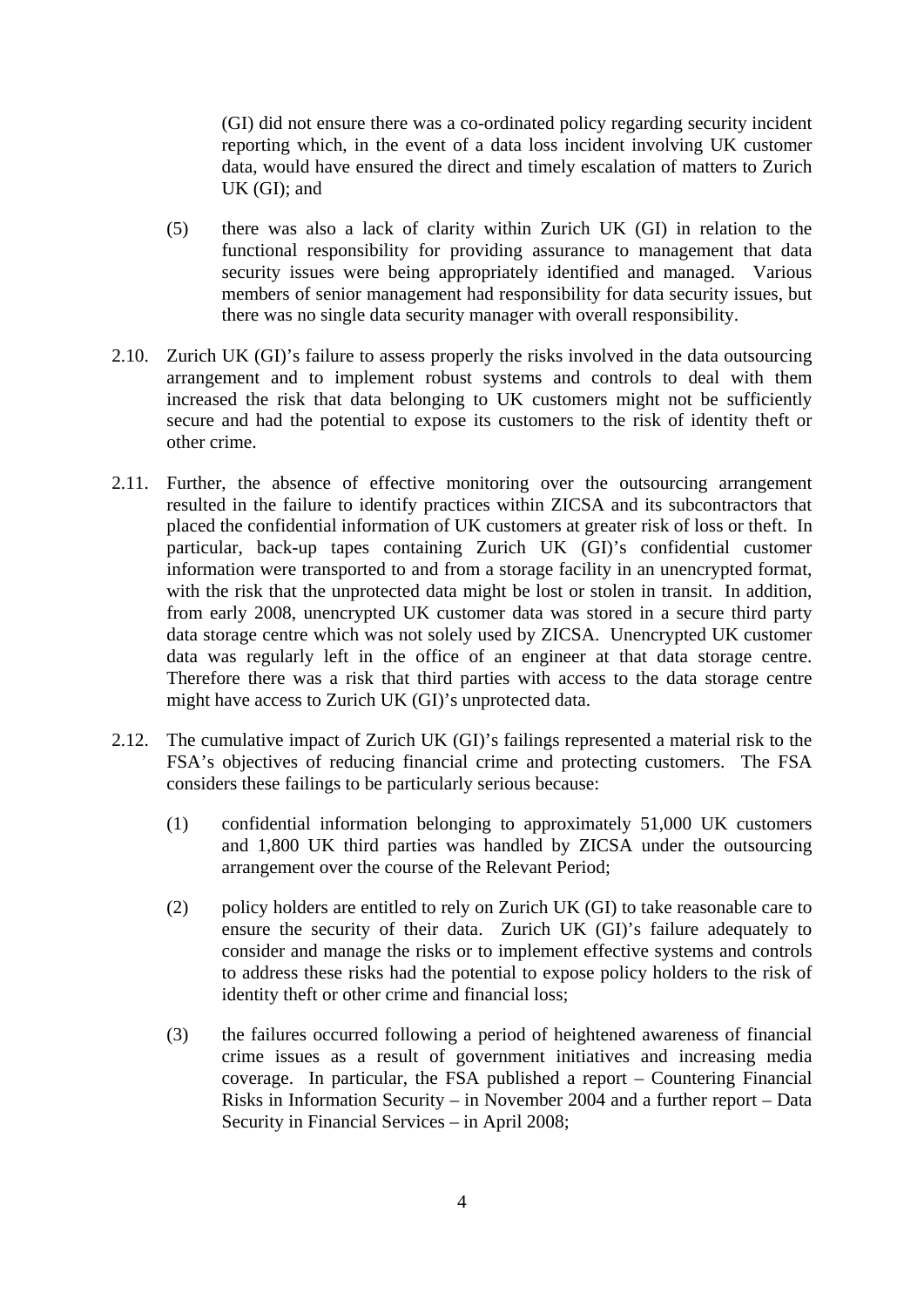- (4) the back-up tape lost in August 2008 included the data of 46,000 policy holders and 1,800 third parties (such as claimants). In addition, deficiencies in the management of security procedures involving data tapes in South Africa potentially also affected a further 5,000 UK customers whose personal data was not on the lost back-up tape but was otherwise held in South Africa.
- (5) the lack of timely escalation of the data loss incident from ZICSA to Zurich UK (GI) meant that customers were not informed of the incident for over a year. This increased the risk that their customer data might be used for the purposes of financial crime, as customers whose data was lost in August 2008 were unable to take steps to protect their data until they were notified in October 2009; and
- (6) Zurich UK (GI)'s reliance on ZICSA's compliance with Zurich Group policies was impaired by the fact that Zurich UK (GI) did not itself comply with all relevant aspects of the relevant Group policies, in particular the data classification policy, which required confidential information in storage, processing and transit to be protected by the most secure means, including encryption.
- 2.13. Zurich UK's failings therefore merit the imposition of a significant financial penalty. In deciding on the level of disciplinary sanction, the FSA recognises that there are circumstances which serve to mitigate the seriousness of Zurich UK (GI)'s failings:
	- (1) the data loss incident first came to the attention of ZIP UK's senior management on 14 August 2009 and they reported the incident to the FSA in timely fashion on 21 August 2009. Other relevant regulators were also informed. Affected customers and third parties were notified of the data loss incident by ZIP UK in October 2009. Customers were offered a range of measures to minimise the risk of identity theft, all of which ZIP UK offered to pay for;
	- (2) ZIP UK initially informed the Information Commissioner's Office of the data loss incident on 2 October 2009 and subsequently made a formal notification to them on 11 December 2009. ZIP UK subsequently agreed to sign an undertaking, in respect of its breach of the Data Protection Act 1998, which was published on 24 March 2010;
	- (3) ZIP UK promptly instructed external advisers to conduct an investigation into the circumstances surrounding the data loss incident and related issues. The FSA was involved in scoping the terms of reference for the investigation and was kept updated throughout the investigation. The FSA was able to rely upon the investigation work carried out by the external advisers in its own investigation and in reaching the conclusions set out in this Notice. A firm's willingness to volunteer the results of its own investigation is welcomed by the FSA and is something the FSA may take into account when deciding what action to take. The FSA considers that the effectiveness and openness of the firm's own investigation in this matter has significantly reduced the level of disciplinary sanction that otherwise would been imposed on ZIP UK;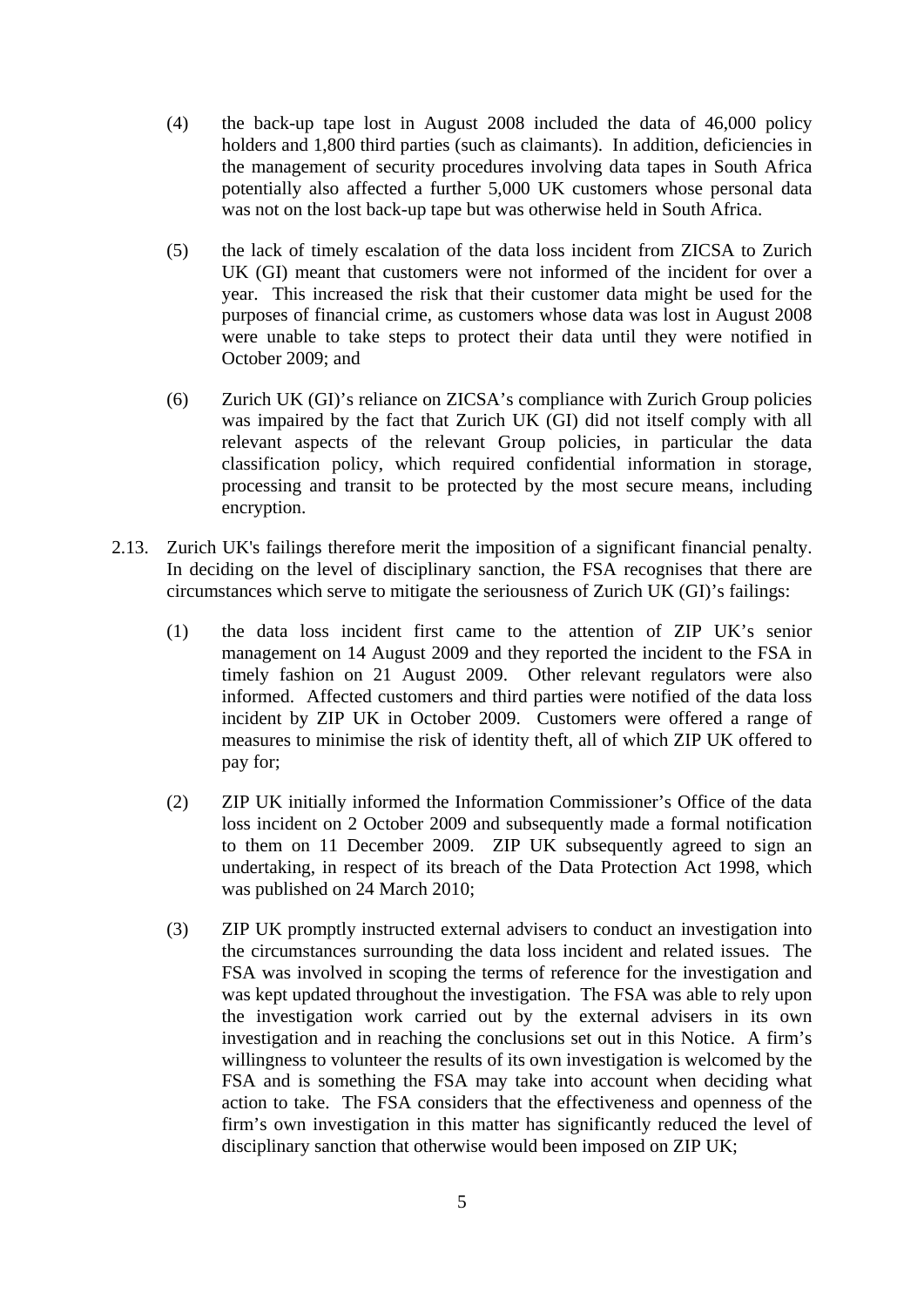- (4) in addition, ZIP UK commissioned a comprehensive review of its information security procedures and overall control environment with advice and assurance in relation to electronic customer data being provided by a leading firm of accountants and has invested a significant amount of time and resource to remedial action. ZIP UK has, since the data loss incident, made certain necessary changes to relevant systems and controls, policies and procedures and strengthened its governance in relation to information security. These steps (further details of which are set out at paragraphs [6.9](#page-16-0) and [6.10](#page-17-0) below) have served to mitigate the seriousness of its failings; and
- (5) since the discovery of its failings, ZIP UK and its senior management have fully cooperated with the FSA's investigation. The FSA recognises that ZIP UK and its senior management have demonstrated a willingness to treat this matter with the utmost seriousness and a commitment to take the necessary steps to seek to ensure the ongoing security of customer data.

## **3. RELEVANT STATUTORY AND REGULATORY PROVISIONS**

- 3.1. Under section 206(1) of the Act, if the FSA considers that an authorised person has contravened a requirement imposed by or under the Act, it may impose on him a penalty, in respect of the contravention, of such amount as it considers appropriate.
- 3.2. The definition of authorised person includes an EEA firm qualifying for authorisation under Schedule 3 of the Act (an incoming EEA authorised firm), by virtue of section 31 of the Act.
- 3.3. Under section 2(2) of the Act, the protection of consumers and the reduction of financial crime are regulatory objectives for the FSA.
- 3.4. The FSA's Principles for Businesses constitute requirements imposed on authorised persons under the Act. For an incoming EEA firm, the Principles apply in so far as responsibility for the matter in question is not reserved by an EU instrument to the firm's Home State Regulator (PRIN 3.1.1R).
- 3.5. Principle 3 of the FSA's Principles for Businesses states that:

*"A firm must take reasonable care to organise and control its affairs responsibly and effectively, with adequate risk management systems".* 

3.6. The rule in the Senior Management Arrangements, Systems and Controls sourcebook of the FSA's Handbook, SYSC 3.1.1R provides:

"*A firm must take reasonable care to establish and maintain such systems and controls as are appropriate to its business"*.

The areas to be covered by these systems and controls are set out in SYSC 3.2.

3.7. SYSC 3.2.6R provides:

*"A firm must take reasonable care to establish and maintain effective systems and controls for compliance with applicable requirements and standards under the*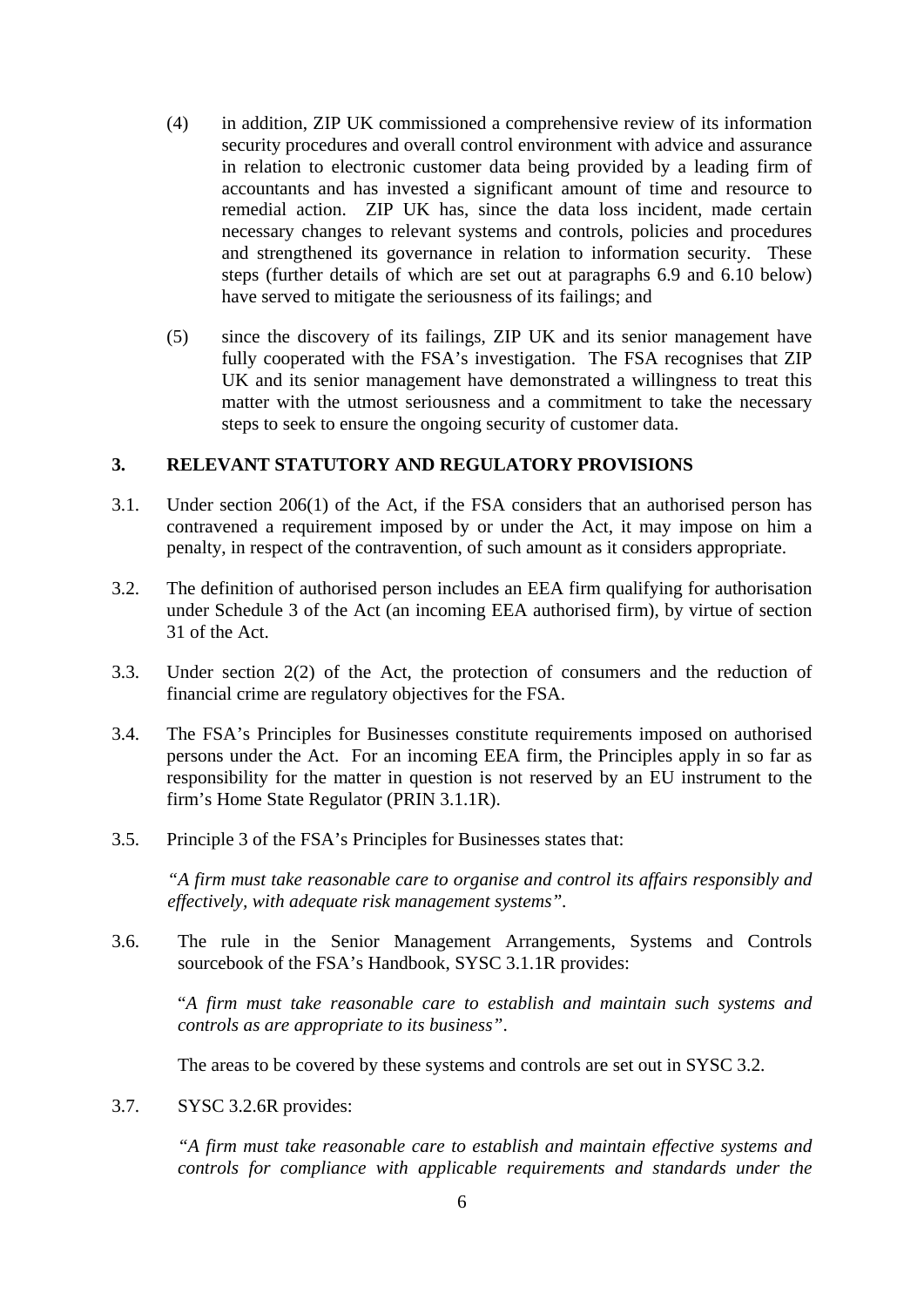*regulatory system and for countering the risk that the firm might be used to further financial crime"*.

- 3.8. Responsibility for breaches of Principle 3, SYSC 3.1.1R and SYSC 3.2.6R in relation to systems and controls to counter the risk that a firm might be used to further financial crime (in this case in relation to data security and outsourcing arrangements) are not reserved to a firm's Home State Regulator and are matters within the FSA's competence for an incoming EEA firm.
- 3.9. Relevant guidance is set out at Annex A (attached).

## **4. FACTS AND MATTERS RELIED ON**

#### **Background**

- 4.1. The Zurich Group is a global provider of general and life insurance. It substantially conducts its general insurance business in the UK (the Relevant Business) through a branch company.
- 4.2. Until 31 December 2008, the Relevant Business was carried on by ZIC UK, the UK branch of Zurich Insurance Company Ltd, a Swiss company. ZIC UK had permission under Part IV of the Act to carry out contracts of insurance.
- 4.3. On 1 January 2009, the Relevant Business was transferred to ZIP UK, the UK branch of Zurich Insurance Plc, an Irish company, by way of a transfer under Part VII of the Act. The Relevant Business has been carried on by ZIP UK (which is an incoming EEA authorised firm) since that time.
- 4.4. In July 2002, ZIC UK outsourced its arrangement for the processing of certain of its data to another Zurich Group company, ZICSA. Over time, the data included confidential UK customer information gathered from the following lines of business: Zurich Private Client, Zurich Special Risks and Zurich Business Insurance Direct. A written outsourcing agreement was entered into with ZICSA in May 2004 which contained provisions with regard to the protection of Zurich UK (GI)'s customer data and to allow Zurich UK (GI) to monitor the outsourcing arrangement. For example, the outsourcing agreement included various warranties that ZICSA had appropriate protection for Zurich UK (GI)'s customer data in place and that it would comply with Zurich UK (GI)'s data security policies and with UK data protection legislation.
- 4.5. The written outsourcing agreement also gave Zurich UK (GI) the ability to monitor the outsourcing arrangement, for example by giving Zurich UK (GI) the right to inspect ZICSA's procedures or to request a report as to the technical and organisational measures used to protect personal data. ZICSA also agreed that it would monitor and report security violations to Zurich UK (GI) in line with agreed IT security standards.
- 4.6. ZICSA agreed that it would not subcontract the services to be provided under the agreement (other than to certain specified subcontractors) without the prior written consent of Zurich UK (GI).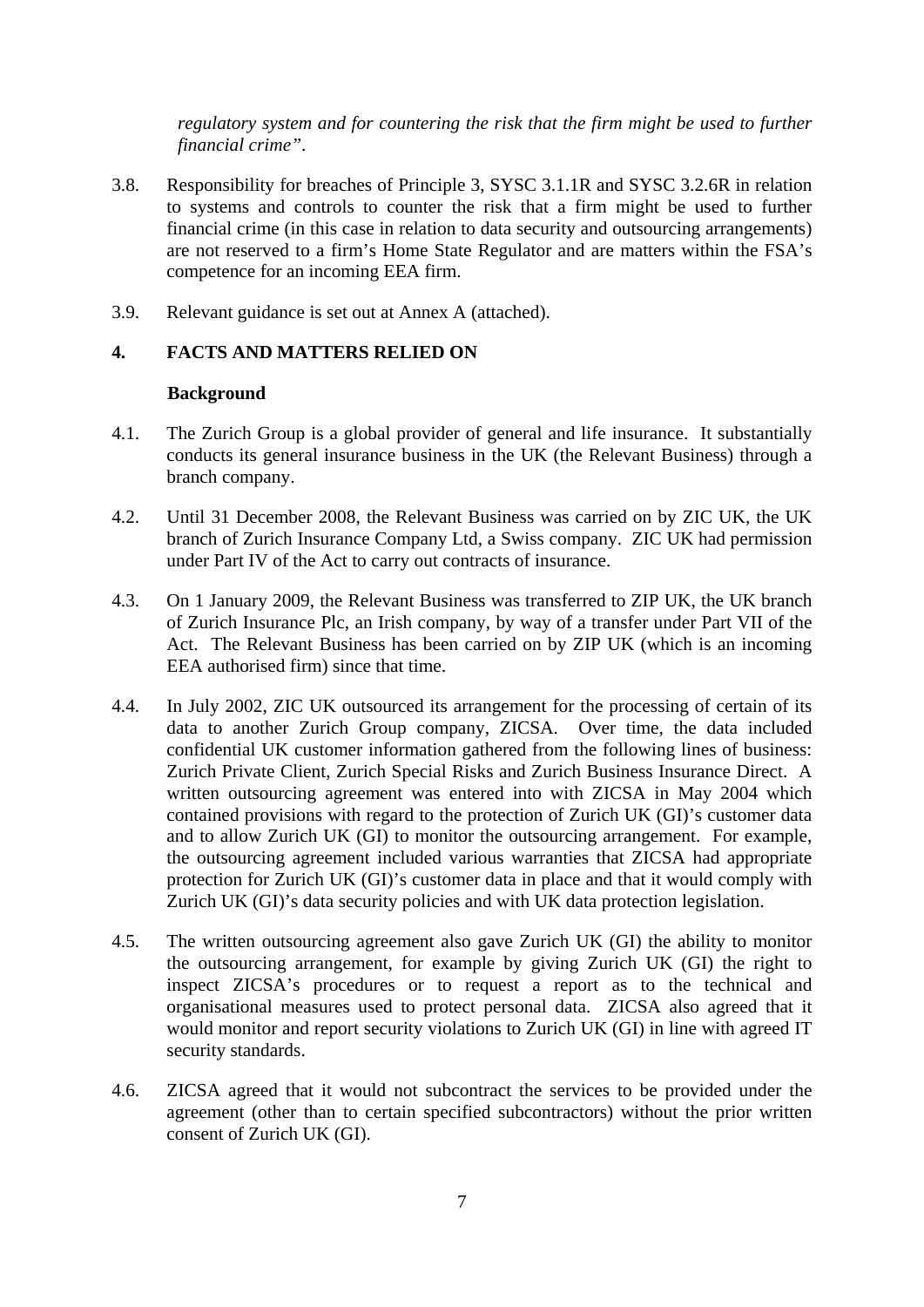- 4.7. The outsourcing arrangement involved ZICSA holding and processing data for the relevant business lines on a system that had been developed for Zurich UK (GI). The data was backed up fully on a daily basis – the routine was to write a copy of all data to electronic disk which was then copied to back-up tapes for off-site storage. Backup tapes were regularly returned to ZICSA to be reused.
- <span id="page-7-0"></span>4.8. Until 2008, the data centre in which Zurich UK (GI)'s customer data was held and processed was at ZICSA's offices. Unencrypted back-up tapes of the data were routinely transported between the data centre and a storage facility. ZICSA engaged a subcontractor to collect and deliver the back-up tapes and to provide the storage facility for those back-up tapes (without Zurich UK (GI)'s written consent). That subcontractor itself subcontracted the collection and delivery of the back-up tapes to a third party contractor (unknown to ZICSA and without Zurich UK (GI)'s consent).
- 4.9. In early 2008, Zurich UK (GI)'s customer data was transferred to a data centre owned and managed by a third party. Another subcontractor was used by ZICSA to provide data centre services, including backing up data, tape administration, supervision of activities within the data centre and management of the collection and delivery of back-up tapes. Unencrypted back-up tapes continued to be transported routinely between the third party data centre and the storage facility.

## **Data loss incident**

- 4.10. On 11 August 2008, an unencrypted back-up tape containing UK customer data was lost by the third party subcontractor (referred to in paragraph [4.8](#page-7-0) above) during the collection and delivery process between the third party data centre and the storage facility:
	- (1) the back-up tape included certain personal information of 46,000 policy holders of Zurich Private Client, Zurich Special Risks and Zurich Business Insurance Direct and 1,800 third parties (such as claimants);
	- (2) the data on the unencrypted back-up tape consisted of an extensive range of sensitive insurance information belonging to policyholders. The nature of the personal data held on the lost tape varied between customers but included, among other things, identity details, bank account and credit card details and details of insured assets and the type of security arrangements used to protect them; and
	- (3) the back-up tape was unencrypted and meaningful data could be obtained from the tape by a sufficiently determined individual with an appropriate level of technical expertise and knowledge in the use of specific software and hardware.
- 4.11. Zurich UK (GI)'s lack of oversight of ZICSA may have contributed to the data loss incident. If Zurich UK (GI) had made appropriate enquiries of ZICSA and had understood the security measures in place to protect its customer data, it could have made recommendations to improve security, which might have prevented the back-up tape being lost.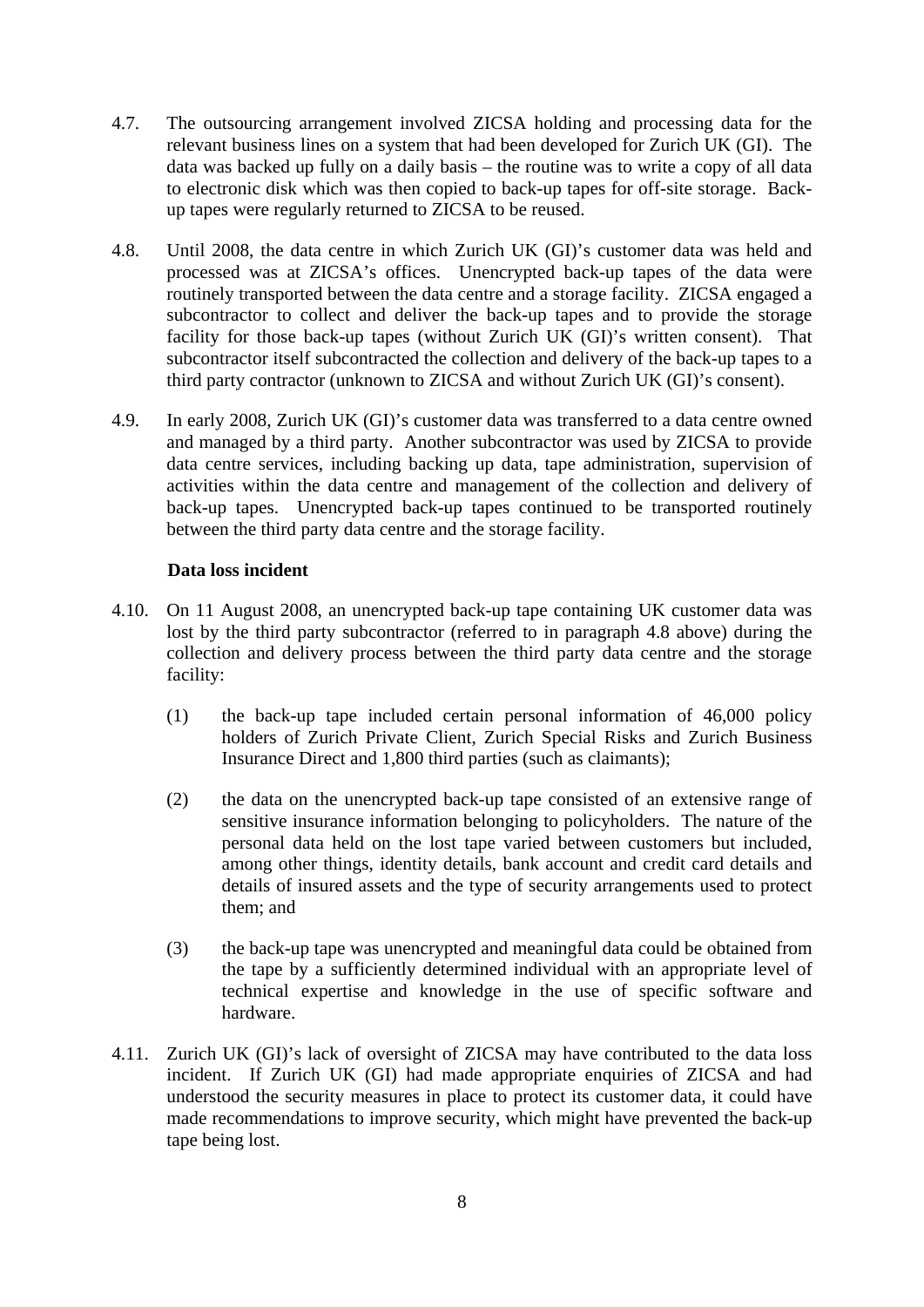- 4.12. In addition, if Zurich UK (GI) had itself implemented Zurich Group's data classification policy (which required confidential information in storage, processing and transit to be protected by the most secure means, including encryption) and had ensured that this had also been implemented by ZICSA, the lost customer data would have been better protected.
- 4.13. Issues relating to the outsourcing arrangement, including the failings identified in paragraph [2.9](#page-2-0) above, only came to light following the data loss incident. These failings are set out in more detail below.

#### **Oversight of the outsourcing arrangement**

- 4.14. In order to ensure that it had taken reasonable care to organise and control its affairs responsibly and effectively, with adequate risk management systems in relation to data security, Zurich UK (GI) should have carried out during the Relevant Period an ongoing assessment of the risks connected to the outsourcing arrangement with ZICSA.
- 4.15. In order to undertake such an assessment, Zurich UK (GI) should have ensured that it carried out sufficient due diligence during the Relevant Period on both ZICSA and ZICSA's subcontractors who were involved in the collection and delivery process to ensure that they had adequate systems and controls in place to ensure the security of Zurich UK (GI)'s confidential customer data.
- 4.16. Zurich UK (GI) should have regularly considered during the Relevant Period whether it required any further information to enable it to assess whether the relevant security measures of ZICSA and its subcontractors remained appropriate to protect the UK customer data they were handling. Zurich UK (GI) did not request any further information during the Relevant Period to update such an assessment (for example Zurich UK (GI) did not obtain updated information about ZICSA's subcontractors).
- 4.17. In order to ensure it was taking reasonable care to organise and control the processing of its UK customers' confidential data responsibly and effectively, Zurich UK (GI) should also have properly supervised and monitored its outsourcing arrangement with ZICSA. However, Zurich UK (GI) undertook only limited supervision or monitoring of ZICSA, consisting principally of service management conference calls. These calls dealt with a number of different matters such as service and contract issues, but did not normally cover data protection or data security issues. These calls ceased after March 2008, when a relevant member of staff at Zurich UK (GI) changed role.
- 4.18. Zurich UK (GI) did not obtain sufficient management information from ZICSA to enable Zurich UK (GI) to identify, measure, manage and control data security and financial crime risks. Zurich UK (GI) did not request such management information and none was provided. Zurich UK (GI) did not request a report as to the technical and organisational measures in place to protect its customers' data (notwithstanding that the outsourcing agreement between them gave Zurich UK (GI) the right to do so).
- 4.19. Zurich UK (GI) did not assess regularly the resources of ZICSA to ensure that its customer's confidential information was secure. During the Relevant Period, Zurich UK (GI) did not undertake sufficient due diligence to inform such an assessment and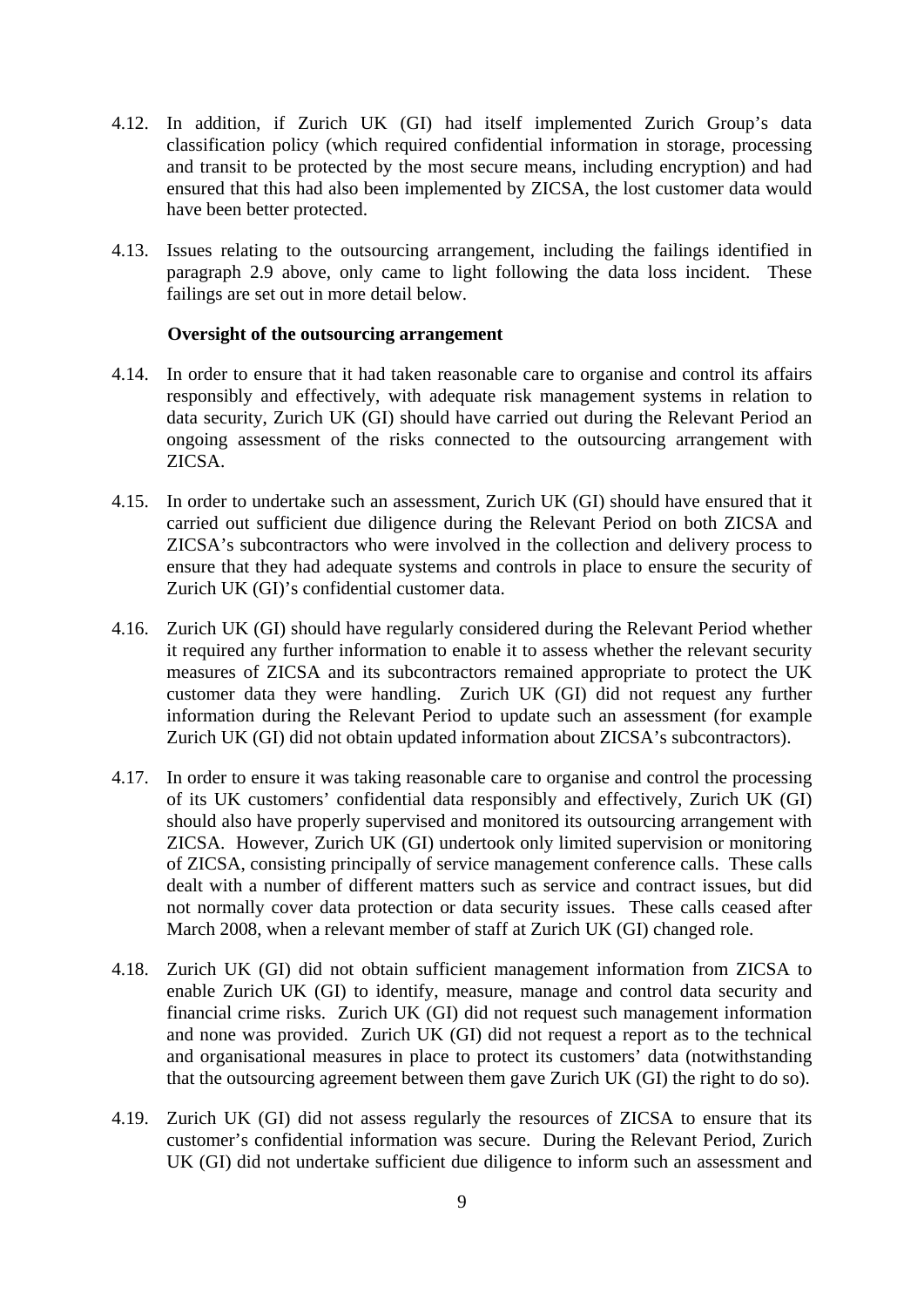obtained only limited information about the subcontractors used by ZICSA (see below at paragraph 4.28).

- 4.20. Zurich UK (GI) relied instead on ZICSA's compliance with Zurich Group policies (including policies on encryption and reporting security incidents). However, Zurich UK (GI) did not adequately assess whether ZICSA was complying with those policies or whether ZICSA had sufficient compliance resource to ensure Group policies were effectively implemented.
- 4.21. Zurich UK (GI) could have had more oversight over the outsourcing arrangement by ensuring that adequate reporting procedures were in place so as to ensure that any UK related issues arising from an audit of ZICSA were promptly brought to the attention of relevant persons in Zurich UK (GI). However Zurich UK (GI) failed to do so.

#### **Management responsibility, clear reporting lines and staff awareness**

- 4.22. In order to ensure it was taking reasonable care to organise and control its affairs responsibly and effectively, Zurich UK (GI) also should have ensured that there were clear management responsibilities and clear reporting lines in place in relation to data security and financial crime issues.
- 4.23. There was a lack of clarity within Zurich UK (GI) as regards the functional responsibility for providing assurance to management that compliance risks relating to data security were being appropriately identified and managed. This was, at least in part, because data privacy and protection and data security issues were split between the Compliance and Group IT functions (including Group IT Risk). The Compliance function within Zurich UK (GI) was responsible for overseeing financial crime prevention and compliance with data privacy and protection. However Group IT was responsible for data security. The Compliance function did not consider it was responsible for providing assurance with respect to the data security aspects of data privacy and protection.
- 4.24. There were no effective direct reporting lines in place between ZICSA and Zurich UK (GI) in relation to data security issues. Zurich UK (GI) relied on ZICSA to report security incidents to it through Zurich Group escalation policies. However there was a lack of co-ordination between the relevant Zurich Group policies, with several incident reporting procedures which were not wholly consistent in application. For example, there was no consistent approach to assessing the level of risk to be assigned to a data loss incident for reporting purposes. Zurich UK (GI) did not consider adequately whether these policies were sufficient to ensure that ZICSA would bring all material data loss incidents involving UK confidential customer data to the attention of Zurich UK (GI) directly and in a timely manner.
- 4.25. Training and awareness regarding data security and obligations to customers is part of Zurich UK (GI)'s training requirements. Zurich UK (GI) has a UK data protection policy and a Group Risk Policy (which covers information security procedures and guidance) and, among other things, issues regular reminders to staff on data protection and information security good practice. However, Zurich UK (GI) did not ensure its relevant staff were trained appropriately to understand and manage the relevant data security and financial crime risks arising from the outsourcing arrangement.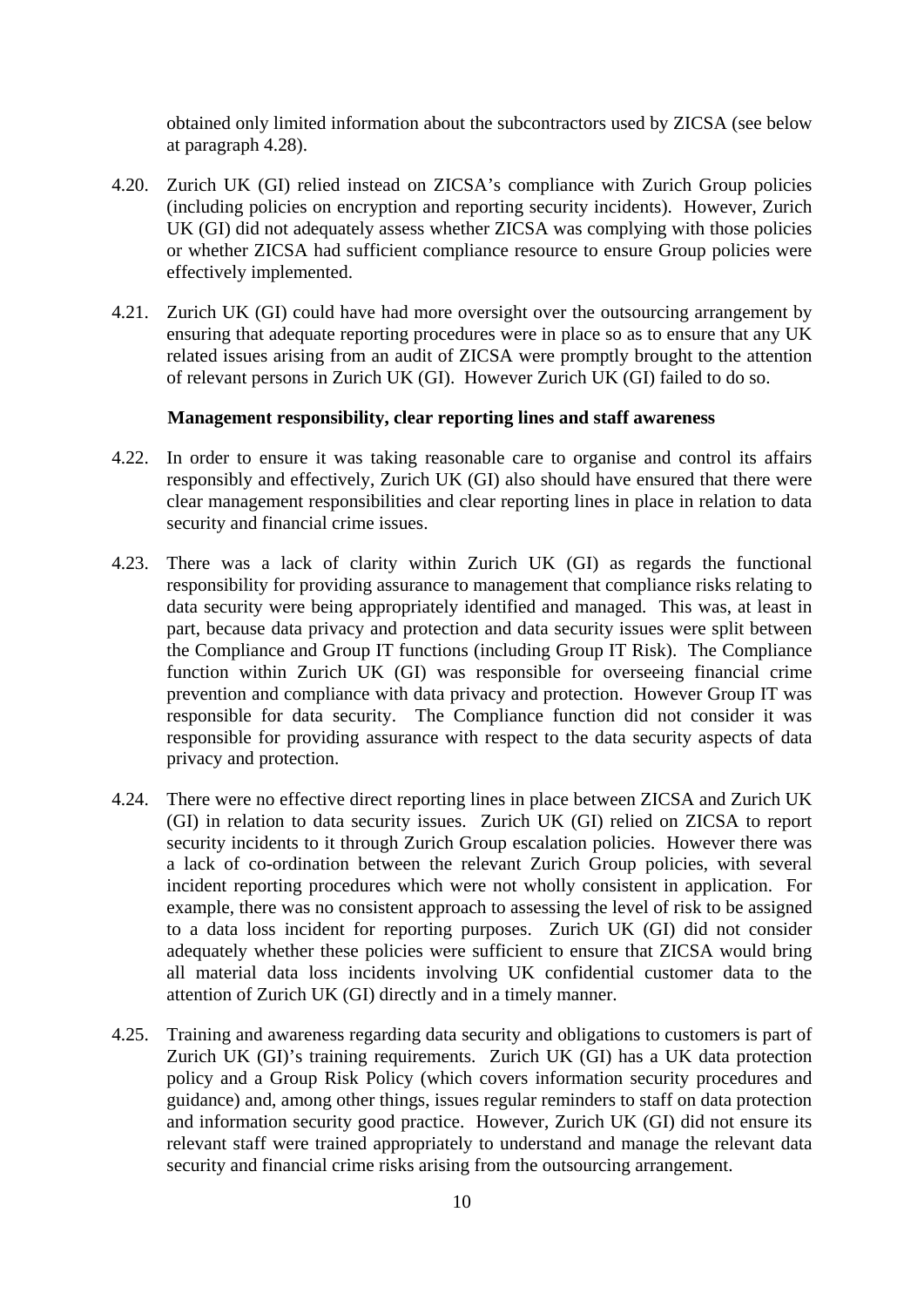- 4.26. Relevant staff within Zurich UK (GI) had limited awareness of the outsourcing arrangement and the processing of UK customer data in South Africa, for example:
	- (1) there was limited awareness within certain relevant functions of Zurich UK (GI) that UK customer data was being processed in South Africa;
	- (2) certain relevant individuals lacked awareness in relation to procedures which could have facilitated the escalation of the data loss incident; and
	- (3) staff within Zurich UK (GI) had limited awareness of the relevance of the outsourcing arrangement to data security and financial crime issues, in particular:
		- (a) a pilot data protection health check was conducted by Zurich UK (GI) on one of the relevant business lines in December 2007. A third party data protection expert was engaged for this purpose. The health check consisted of responses to a questionnaire which included a question relating to offshore processing. However the response did not identify the processing arrangement in South Africa; and
		- (b) three financial crime self-assessments were completed by the same relevant business line (two in 2008 and one in April 2009). The responses did not identify that UK customer data was held in South Africa by ZICSA (although this may have been because there were no questions specifically asking about outsourcing arrangements).
- 4.27. Zurich UK (GI) did not ensure that internal audit was aware UK customer data was being processed by another Group company in South Africa. Zurich UK (GI) also failed to ensure that adequate reporting procedures were in place so as to ensure that any UK related issues arising from an audit of ZICSA were promptly brought to the attention of relevant persons in Zurich UK (GI).

#### **Risk of loss or theft of customer data**

- 4.28. As a result of the lack of ongoing due diligence and monitoring, Zurich UK (GI) had no effective oversight over the processing of its confidential customer data in South Africa. In particular, it had no oversight of the subcontracting arrangements between ZICSA and third parties who were involved in the collection and delivery of back-up tapes containing Zurich UK (GI)'s customer data. ZICSA conducted due diligence on all of its outsourcing partners at inception and regularly reviewed service delivery. However, ZICSA did not carry out further due diligence checks during the course of the relevant contracts and Zurich UK (GI) did not ensure that ZICSA had conducted adequate due diligence on its subcontractors. For example:
	- (1) ZICSA subcontracted the collection and delivery of back-up tapes to a company without seeking the written consent of Zurich UK (GI) (which was required by the outsourcing agreement); and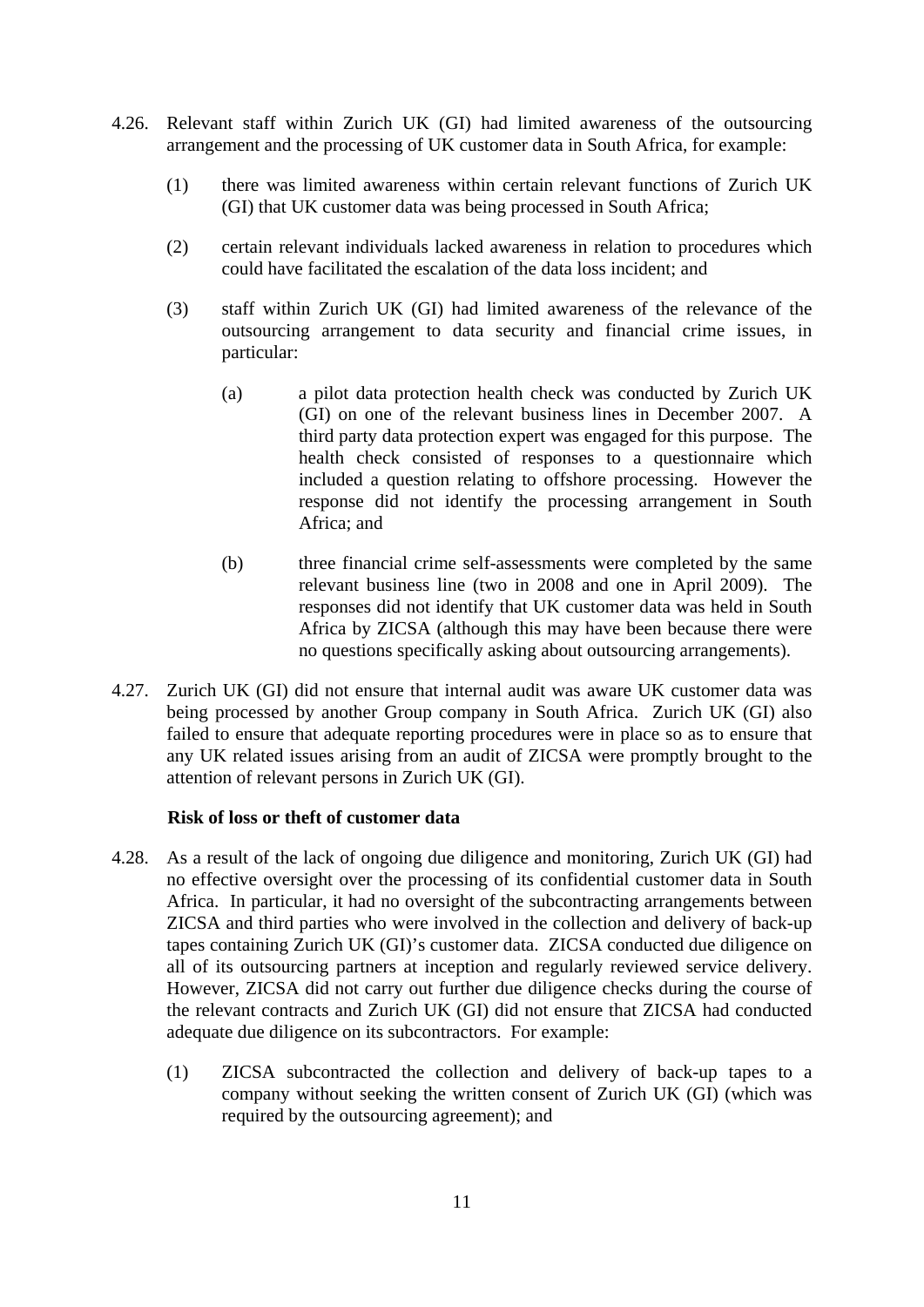- (2) both Zurich UK (GI) and ZICSA were unaware that the same subcontractor had further subcontracted responsibility for the collection and delivery of back-up tapes to another company.
- 4.29. Further, unknown to Zurich UK (GI), the outsourcing arrangement resulted in practices that placed UK customer data at risk of loss or theft in that:
	- (1) unencrypted UK customer data was stored on back-up tapes and routinely transported between the data centre and a storage facility. Therefore there was a risk that unprotected data might be lost or stolen in transit;
	- (2) unencrypted UK customer data was kept in a data centre in South Africa. The data centre to which the data was transferred in early 2008 was owned and managed by a third party and not solely used by ZICSA. Therefore there was a risk that third parties with access to the data storage centre might have access to Zurich UK (GI)'s unprotected data; and.
	- (3) unencrypted UK customer data was regularly left in the office of an engineer at the third party data centre, contrary to the policy of the subcontractor responsible for performing the backup process. Therefore there was an increased risk that unauthorised third parties might have access to the data.
- 4.30. These practices increased the risk that customer data would be lost or stolen and be used to facilitate identity theft or other crime. There had been an earlier incident (in June 2007) in which a back-up tape was misplaced in ZICSA's data centre and further failings were highlighted by a tape audit at the third party data centre in August 2008.

#### **Lack of escalation**

- 4.31. The data loss incident, which occurred on 11 August 2008, did not come to Zurich UK (GI)'s attention until a year later on 14 August 2009.
- 4.32. Zurich UK (GI) failed to ensure that adequate policies and procedures were in place to allow for the appropriate escalation and reporting of data security incidents. Various factors appear to have contributed to this failure to escalate the incident appropriately to Zurich UK (GI), for example:
	- (1) the lack of monitoring of the outsourcing arrangement, in particular the fact that data security issues were not normally discussed on the regular service management conference calls held between ZICSA and Zurich UK (GI) and the fact that these calls were not held after March 2008;
	- (2) the failure to ensure that there were clear management responsibilities and clear reporting lines in relation to data security and financial crime issues;
	- (3) Zurich UK (GI) relied on ZICSA complying with relevant Group policies which might have facilitated escalation (for example, loss event reporting procedures and audit reporting procedures). However these policies were not fully followed or fully implemented by ZICSA;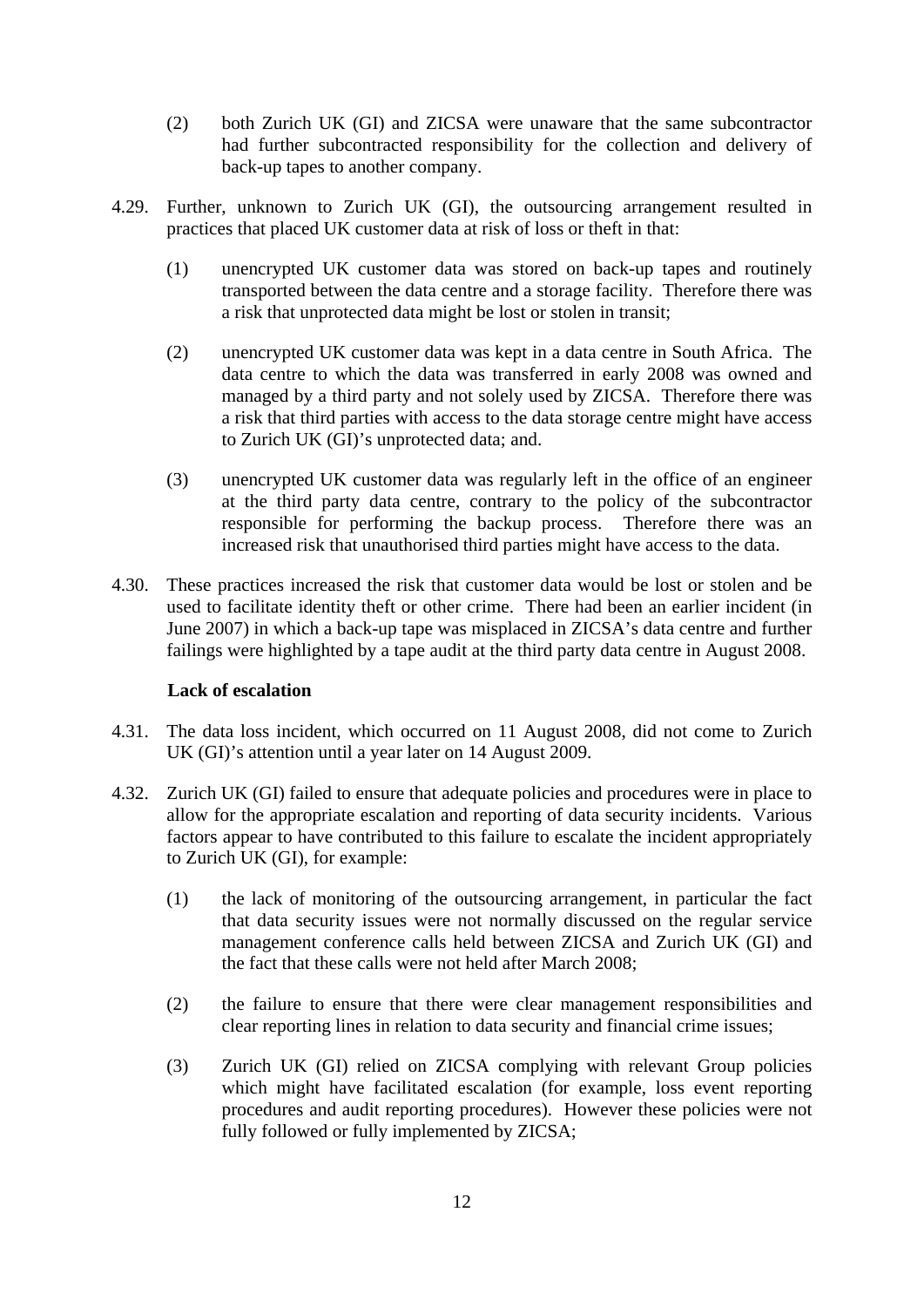- (4) Zurich UK (GI) did not adequately consider whether the relevant Group policies were adequate and effective having regard to Zurich UK (GI)'s own regulatory obligations. For example, Zurich UK (GI) did not adequately consider whether Group policies would ensure that data security incidents would be reported by ZICSA directly and in a timely manner to Zurich UK (GI); and
- (5) Zurich UK (GI) did not ensure that internal audit in South Africa were aware that UK customer data was held and processed by ZICSA. Zurich UK (GI) also failed to ensure that adequate reporting procedures were in place so as to ensure that any UK related issues arising from an audit of ZICSA were promptly brought to the attention of relevant persons in Zurich UK (GI).
- 4.33. These failings contributed to the lack of escalation to Zurich UK (GI) until August 2009, a year after the data loss incident had occurred. Customers were not informed of the incident until October 2009. The delay in escalation of the incident to Zurich UK (GI) meant that customers were unable to take any action to protect their data until after that time (for example by registering with CIFAS).

#### **5. BREACHES OF PRINCIPLE 3, SYSC 3.1.1R AND SYSC 3.2.6R**

- 5.1. Zurich UK had an obligation under Principle 3 to take reasonable care to organise and control its affairs responsibly and effectively, with adequate risk management systems.
- 5.2. Zurich UK also had obligations under the rules in the Senior Management Arrangements, Systems and Controls sourcebook of the FSA's Handbook:
	- (1) under SYSC 3.1.1R, to take reasonable care to establish and maintain such systems and controls as are appropriate to its business; and
	- (2) under SYSC 3.2.6R, to take reasonable care to establish and maintain effective systems and controls for compliance with applicable requirements and standards under the regulatory system and for countering the risk that Zurich UK (GI) might be used to further financial crime.
- 5.3. However, by reason of the facts above, Zurich UK (GI) failed to comply with these obligations in relation to managing the risks associated with the security of customer information in the context of the outsourcing arrangement with ZICSA in that:
	- (1) Zurich UK (GI) relied to an unreasonable extent on ZICSA being in compliance with Zurich Group polices, as a result of the intra-group relationship;
	- (2) Zurich UK (GI) did not manage the outsourcing arrangement as if it were a third party supplier arrangement;
	- (3) Zurich UK (GI) failed to ensure that it had effective systems and controls in place to manage the risks associated with its outsourcing arrangement (specifically the relevant data security and associated financial crime risks);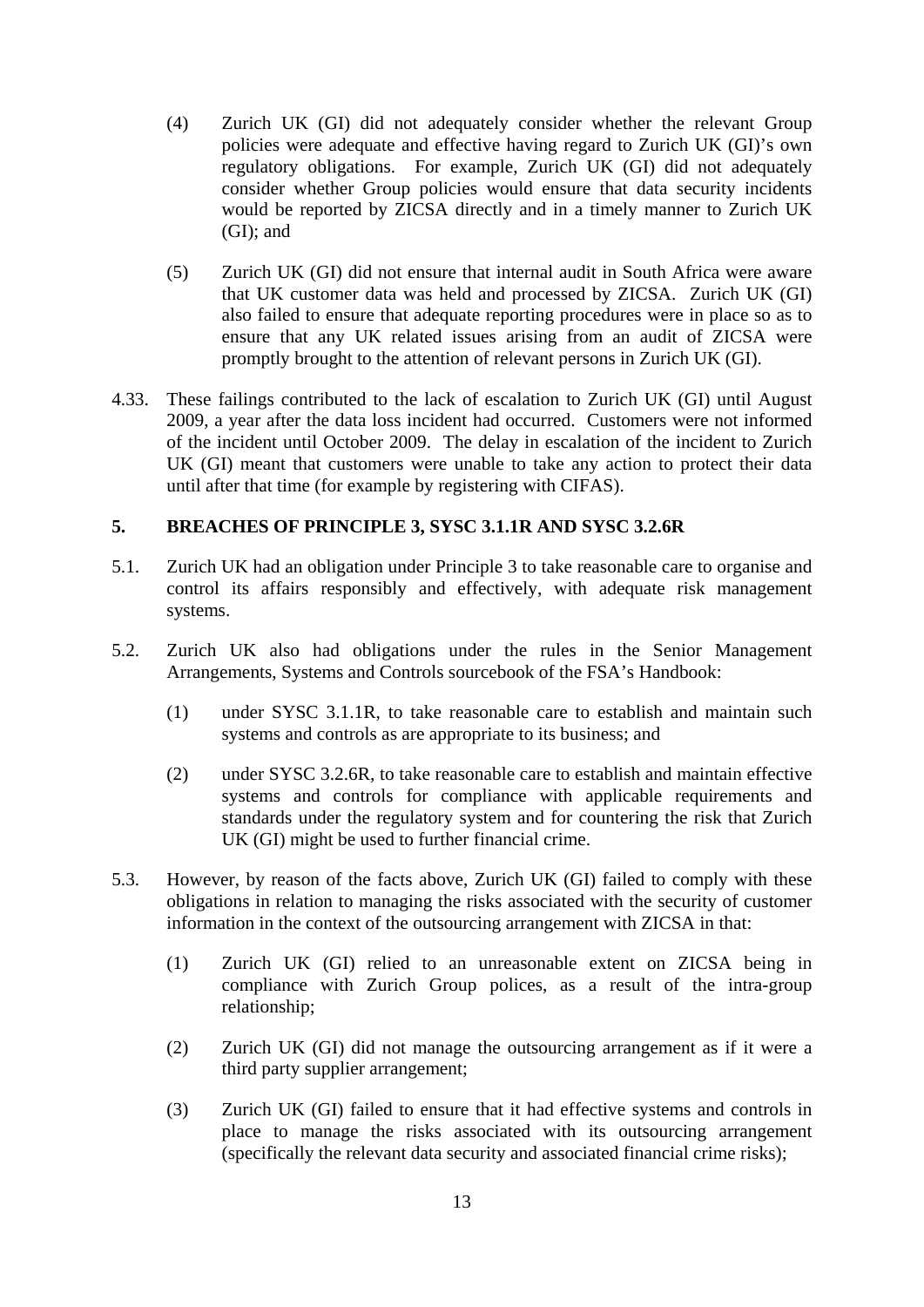- (4) Zurich UK (GI) failed to monitor effectively the outsourcing arrangement with ZICSA;
- (5) Zurich UK (GI) failed to identify practices within ZICSA and its subcontractors that placed UK customer data at greater risk of loss or theft, in particular:
	- (a) Zurich UK (GI) did not adequately consider the risks arising from the transportation of unencrypted data in South Africa; and
	- (b) Zurich UK (GI) did not consider or assess whether the IT controls and physical security in place in South Africa were adequate to protect UK customer data; and
- (6) Zurich UK (GI) failed to ensure that adequate policies and procedures were in place to allow for the appropriate escalation to it of relevant data security incidents.
- 5.4. As a result, Zurich UK (GI) was not aware that its UK customer data was being processed in South Africa in circumstances where the arrangements were not fully compliant with UK data protection legislation, including relevant recommendations and guidelines about encryption of data.

## **6. FACTORS RELEVANT TO DETERMINING THE ACTION**

#### **Relevant guidance on sanction**

- 6.1. The FSA has considered the disciplinary and other options available to it and has concluded that a financial penalty is the appropriate sanction in the circumstances of this particular case. The principal purpose of a financial penalty is to promote high standards of regulatory conduct. It seeks to do this by deterring firms who have breached regulatory requirements from committing further contraventions, helping to deter other firms from committing contraventions and demonstrating generally to firms the benefit of compliant behaviour.
- 6.2. In determining the financial penalty proposed, the FSA has had regard to guidance contained in the Decisions Procedure and Penalties manual (DEPP) which came into force as part of the FSA's Handbook of Rules and Guidance (the FSA Handbook) on 28 August 2007. The FSA has also had regard to guidance contained in the Enforcement Manual (ENF) which formed part of the FSA Handbook at the beginning of the Relevant Period.
- 6.3. DEPP 6.5 sets out some of the factors that may be of particular relevance in determining the appropriate level of a financial penalty. Chapter 13 of ENF contains the equivalent guidance that was in effect during the Relevant Period. DEPP 6.5.1 G and ENF 13.3.4 G both state that the criteria listed in DEPP 6.5 and ENF 13.3 respectively are not exhaustive and all relevant circumstances of the case will be taken into consideration. In determining whether a financial penalty is appropriate and the amount, the FSA is required therefore to consider all the relevant circumstances of the case.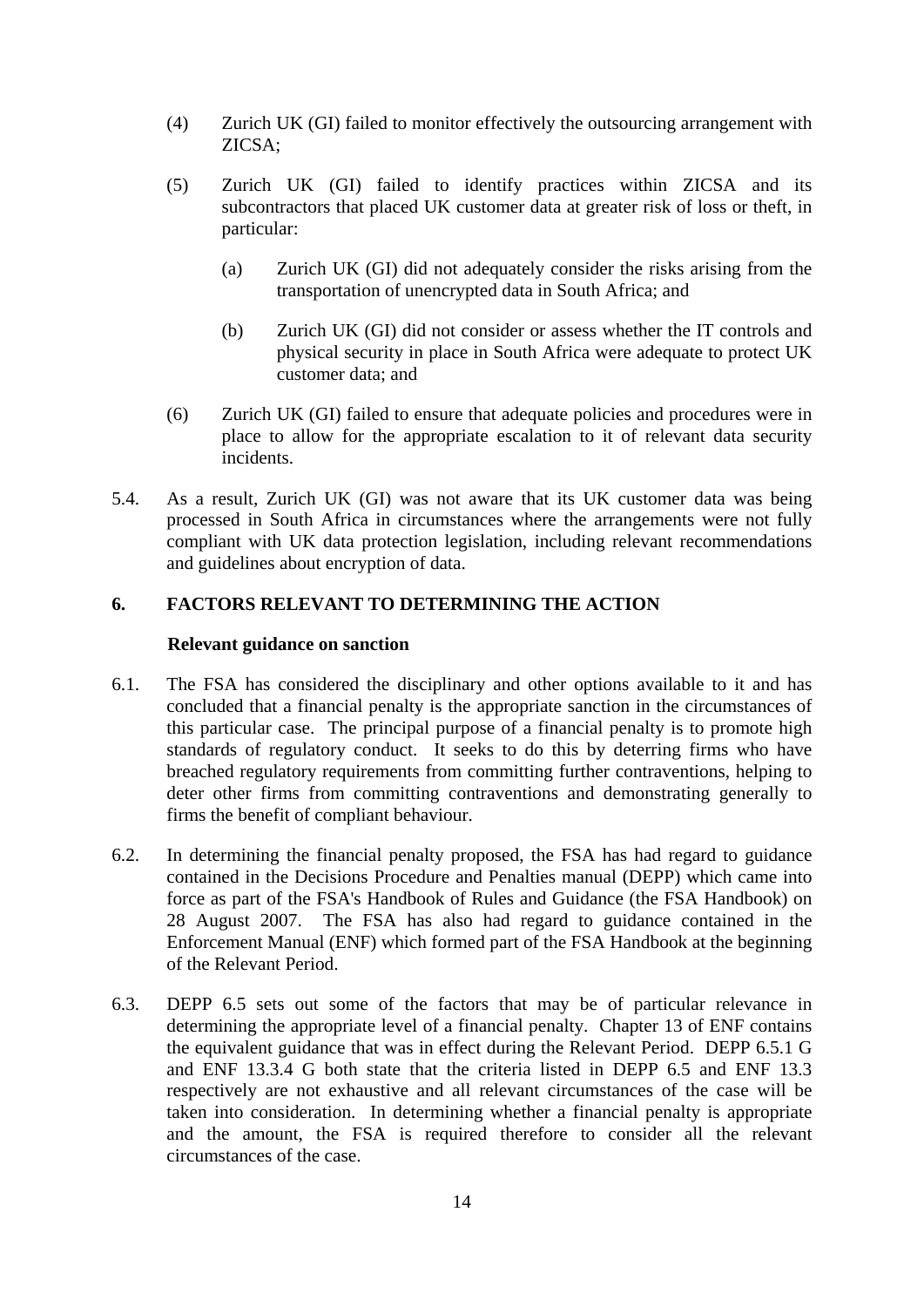

# **Deterrence**

6.4. Deterrence is an important factor when setting financial penalties, particularly in cases where the FSA considers that Enforcement action taken in respect of similar breaches in the past has failed to improve industry standards. The FSA considers that the financial penalty imposed will promote high standards of regulatory conduct within ZIP UK and deter it from committing further breaches. The FSA also considers that the financial penalty will help deter other firms from committing similar breaches as well as demonstrating generally the benefits of a compliant business.

## **The nature, seriousness and impact of the breach**

- 6.5. Zurich UK (GI)'s failure to properly assess the risks and to implement robust systems and controls to deal with them increased the risk that its business could be used for a purpose connected with financial crime and exposed its customers to the risk of being victims of financial crime. The failings identified above may have contributed to the loss of the unencrypted back-up tape in August 2008. The FSA accepts that the circumstances of the incident suggest that the back-up tape was lost rather than stolen. Zurich UK (GI)'s failings did contribute to the delay in escalation of the data loss incident from ZICSA to Zurich UK (GI).
- 6.6. The cumulative impact of the failings represented a material risk to the FSA's objectives of reducing financial crime and protecting customers. Therefore the FSA considers these failings merit the imposition of a significant financial penalty, in particular because:
	- (1) policy holders are entitled to rely on Zurich UK (GI) to take reasonable care to ensure the security of their data. The failure adequately to consider and manage the risks or to implement effective systems and controls to address these risks had the potential to expose policy holders to the risk of identity theft or other crime and financial loss;
	- (2) the failures occurred following a period of heightened awareness of financial crime issues as a result of government initiatives and increasing media coverage. In particular the FSA produced a report on Data Security in Financial Services, which was published in April 2008 (four months before the data loss incident). The report stated that it is not appropriate for customer data to be taken offsite on laptops or other portable devices which are not encrypted. The report highlighted that enforcement action may be taken against firms that fail to encrypt data offsite. Data privacy had also been identified by the Zurich Group and Zurich UK (GI) as a key risk to the business in 2008;
	- (3) the failings continued for a period of over two years. Although the FSA restricted its investigation to the Relevant Period, it has seen no evidence in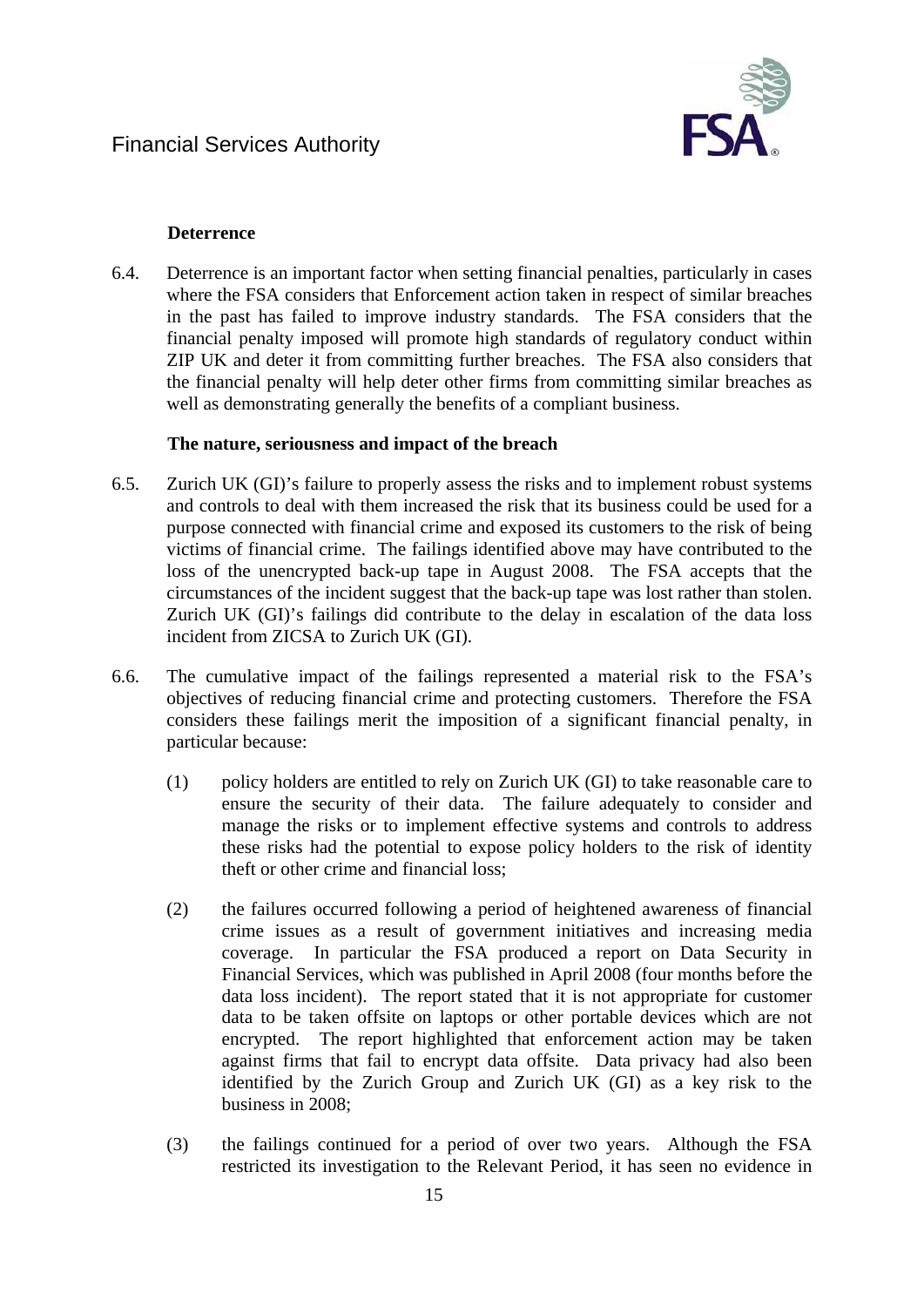the course of its investigation to suggest that Zurich UK's oversight of ZICSA was substantially different prior to the Relevant Period;

- (4) the lost back-up tape included the personal data of 46,000 policy holders of Zurich Private Client, Zurich Special Risks and Zurich Business Insurance Direct and 1,800 third parties (such as claimants). In addition, deficiencies in the management of security procedures involving data tapes in South Africa potentially also affected a further 5,000 UK customers whose personal data was not on the lost back-up tape but whose data was otherwise held in South Africa;
- (5) the data on the unencrypted back-up tape consisted of an extensive range of sensitive insurance information belonging to policyholders. The nature of the personal data held on the lost tape varied between customers but included, among other things, identity details, bank account and credit card details and details of insured assets and the type of security arrangements used to protect them;
- (6) the back-up tape was unencrypted and meaningful data could be obtained from the tape by a sufficiently determined individual with an appropriate level of technical expertise and knowledge in the use of specific software and hardware;
- (7) the lack of timely escalation of the data loss incident from ZICSA to Zurich UK (GI) meant that customers were not informed of the incident until over a year later. This increased the risk that their customer data might be used for the purposes of financial crime, as the customers were unable to take steps to protect their data until October 2009; and
- (8) Zurich UK (GI)'s reliance on ZICSA's compliance with Group policies was impaired by the fact that Zurich UK did not itself comply with all relevant aspects of the relevant Group policies, in particular the data classification policy, which required confidential information in storage, processing and transit to be protected by the most secure means, including encryption.

# **The size, financial resources and other circumstances of the person on whom the penalty is to be imposed**

6.7. The FSA has had regard to the size, financial resources and other circumstances of ZIP UK.

#### **Conduct following the breaches**

- 6.8. In deciding on the level of disciplinary sanction, the FSA recognises that:
	- (1) ZIP UK promptly reported the incident to the FSA on 21 August 2009 and has co-operated fully with the FSA in the course of its investigation. Other relevant regulators were also informed;
	- (2) ZIP UK instructed external advisers to conduct an investigation into the circumstances surrounding the data loss incident and related issues. The FSA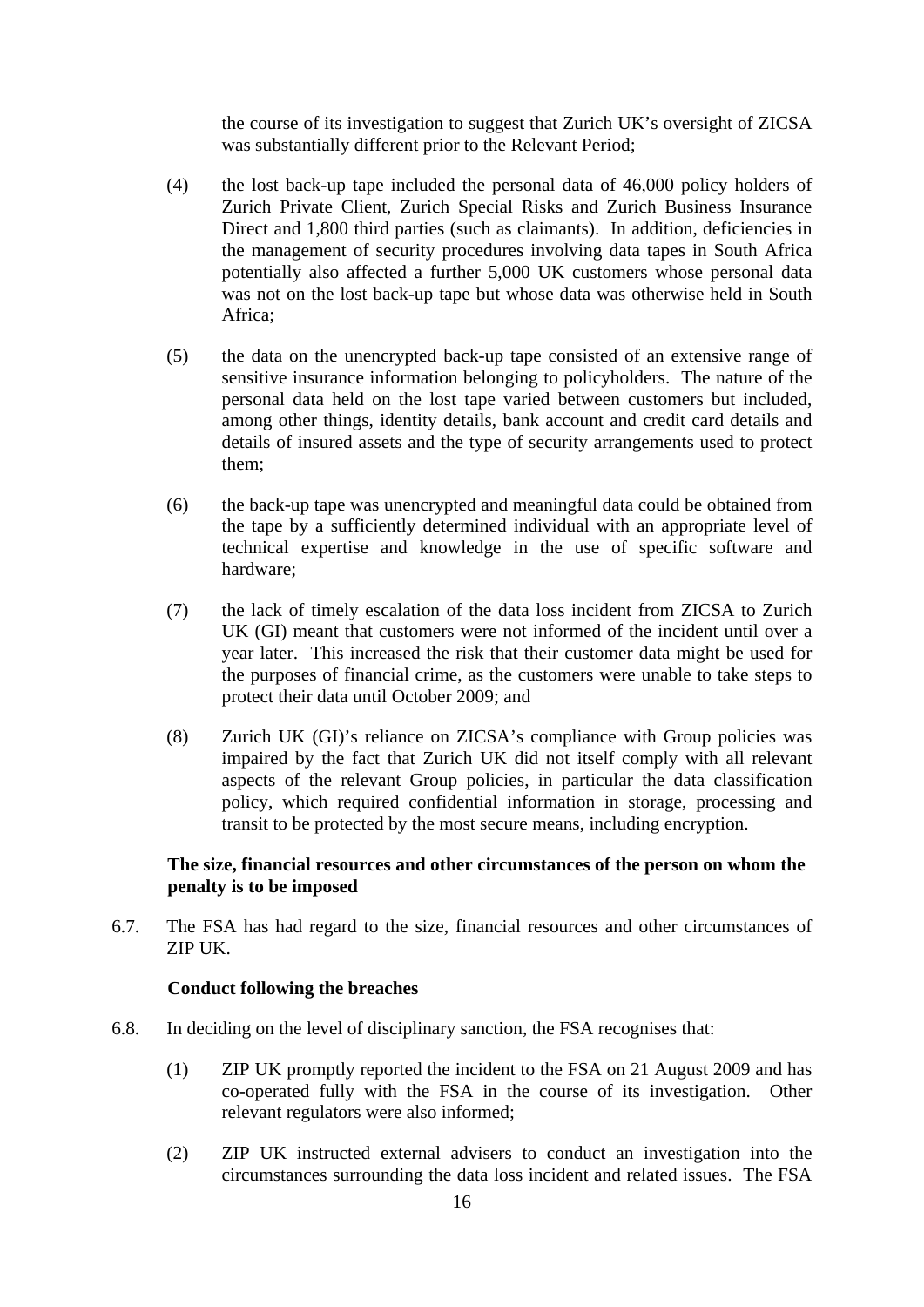was involved in scoping the terms of reference for the investigation and was kept updated throughout the investigation. The FSA was able to rely upon the investigation work carried out by the external advisers in its own investigation and in reaching the conclusions set out in this Notice;

- (3) customers whose details were contained on the missing back-up tape were notified of the data loss incident by ZIP UK in October 2009. Further customers, who were potentially affected by deficiencies in the management of security procedures involving data tapes in South Africa, were also notified. Customers were offered a range of measures to minimise the risk of identity theft, including identity theft protection cover and expenses cover and the option of protective CIFAS registration, all of which ZIP UK offered to pay for; and
- (4) ZIP UK initially informed the Information Commissioner's Office of the data loss incident on 2 October 2009 and subsequently made a formal notification to them on 11 December 2009. ZIP UK subsequently agreed to sign an undertaking in respect of its breach of the Data Protection Act.
- <span id="page-16-0"></span>6.9. In addition, ZIP UK has taken steps since the data loss incident to revise its procedures and controls, which have served to mitigate the seriousness of its failings:
	- (1) ZIP UK commissioned a comprehensive review of its information security procedures and overall control environment with advice and assurance in relation to electronic customer data being provided by a leading firm of accountants and has invested a significant amount of time and resource to remedial action;
	- (2) ZIP UK has taken steps to review and strengthen certain of its data security controls, including:
		- (a) extending the role of the UK representative for the Group IT Risk function to have specific accountability to proactively assess all IT risks impacting the UK, regardless of where they originate within the Zurich Group;
		- (b) further strengthening Group IT Risk reporting procedures including the mandatory requirement for a "high" severity rating for all customer data incidents, triggering enhanced escalation processes;
		- (c) providing enhanced robust mandatory data security training to all ZIP UK (GI) staff; and
		- (d) ensuring that all incidents notified to the ZIP UK Helpdesk involving ZIP UK customer data must be reported to the ZIP UK Financial Crime Unit and thereafter to ZIP UK Compliance;
	- (3) a multi-disciplinary third party working group has been established at ZIP UK to, among other things, strengthen where it considers appropriate the contractual obligations for data security and review monitoring processes for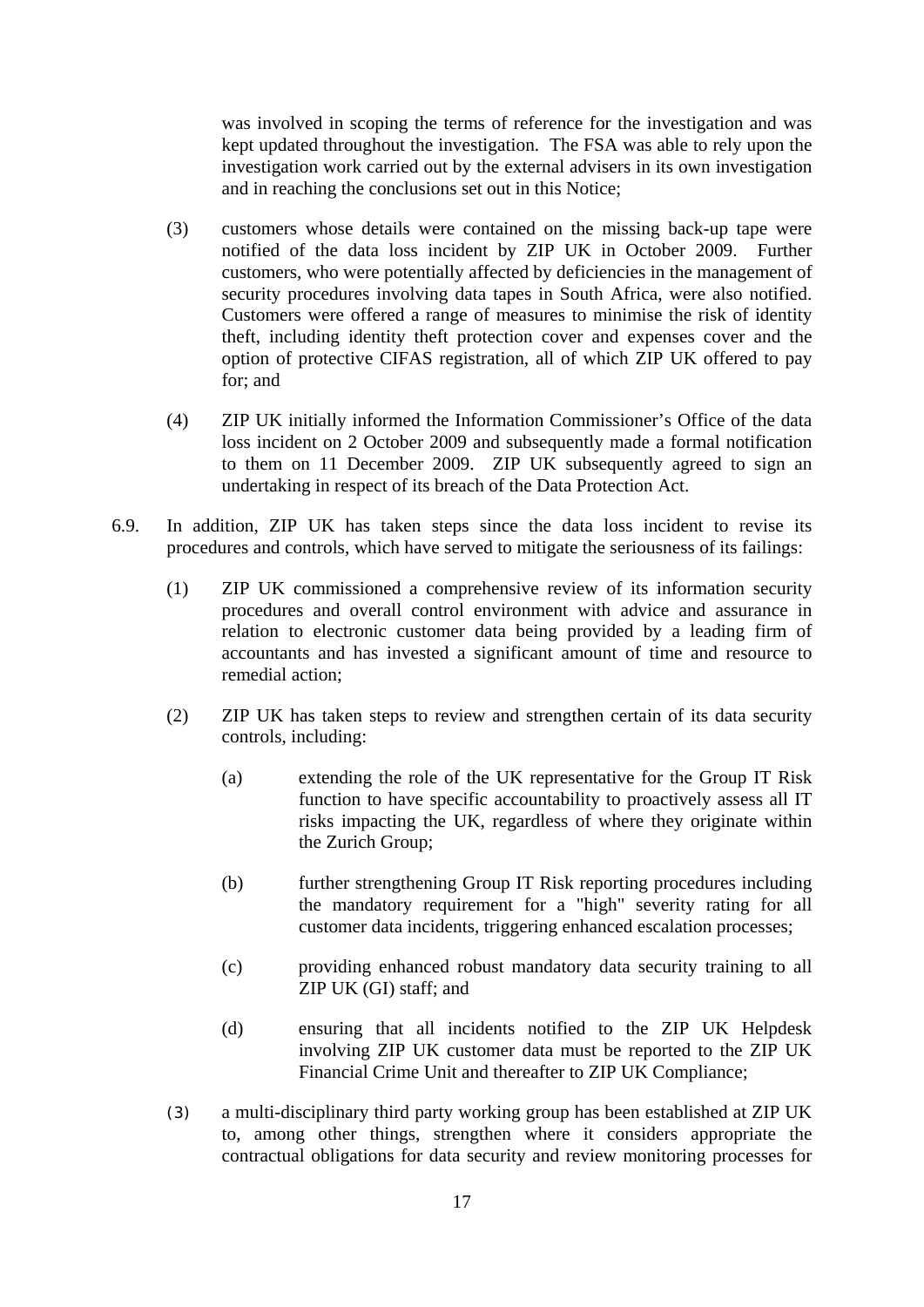new and historic contracts. This includes intra-group and third party outsourcing contracts;

- (4) ZIP UK is appointing a dedicated Information Security Officer, who will have primary responsibility for co-ordinating and aligning the activities of its assurance functions in this area and provide assurance that the appropriate systems and controls are in place;
- (5) ZIP UK has moved the hosting of its UK data from South Africa to Switzerland as part of a process to consolidate the hosting of its UK customer personal data processing applications within a central secure facility which is regularly reviewed by external auditors; and
- (6) since October 2009, all newly created ZIP UK data back-up tapes that move between offices or storage locations have been encrypted and any movement of historic back-up tapes is subject to stringent security procedures.
- <span id="page-17-0"></span>6.10. The actions taken by ZIP UK form part of a Zurich Group initiative to achieve best practice data security controls to protect customer data on a global level through five key programs: improving data security with suppliers; protecting data from theft or loss; staffing and vetting; monitoring access to customer data; and governance and organisational alignment.

## **Other action taken by the FSA**

6.11. The FSA has had regard to previous cases involving breaches of system and control requirements that threaten the FSA's financial crime objective. ZIP UK has not been the subject of FSA enforcement action previously.

# **7. DECISION MAKERS**

7.1. The decision which gave rise to the obligation to give this Final Notice was made by the Settlement Decision Makers on behalf of the FSA.

# **8. IMPORTANT**

8.1. This Final Notice is given to ZIP UK in accordance with section 390 of the Act.

#### **Manner of and time for Payment**

8.2. The financial penalty must be paid in full by ZIP UK to the FSA by no later than 2 September 2010, 14 days from the date of the Final Notice.

#### **If the financial penalty is not paid**

8.3. If all or any of the financial penalty is outstanding on 3 September 2010, the FSA may recover the outstanding amount as a debt owed by ZIP UK and due to the FSA.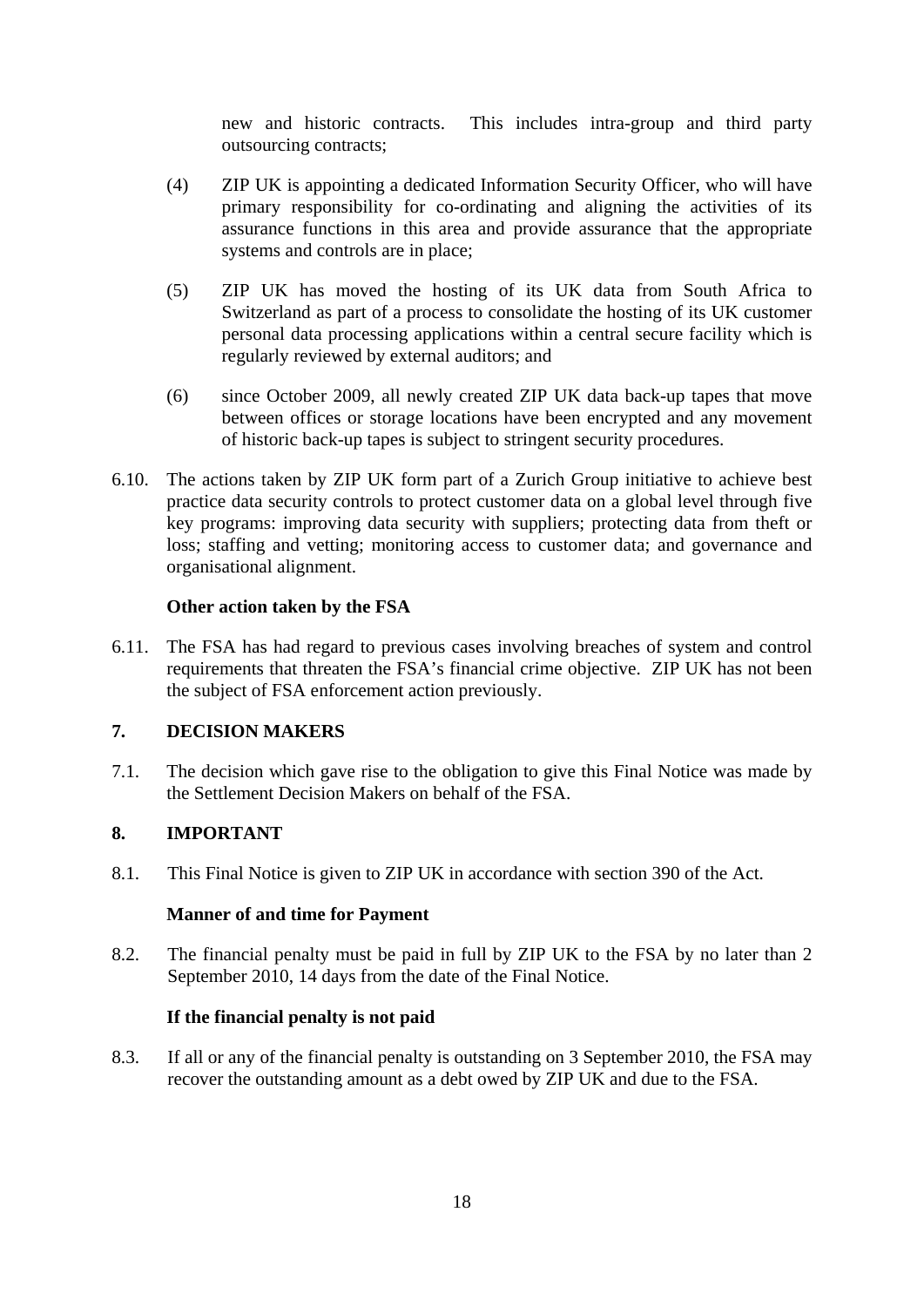

# **Publicity**

- 8.4. Sections 391(4), 391(6) and 391(7) of the Act apply to the publication of information about the matter to which this notice relates. Under those provisions, the FSA must publish such information about the matter to which this notice relates as the FSA considers appropriate. The information may be published in such manner as the FSA considers appropriate. However, the FSA may not publish information if such publication would, in the opinion of the FSA, be unfair to ZIP UK or prejudicial to the interests of consumers.
- 8.5. The FSA intends to publish such information about the matter to which this Final Notice relates as it considers appropriate.

## **FSA contacts**

8.6. For more information concerning this matter generally, you should contact Mark Lewis at the FSA (direct line: 020 7066 4244 /fax: 020 7066 4245).

**William Amos Head of Department FSA Enforcement Division**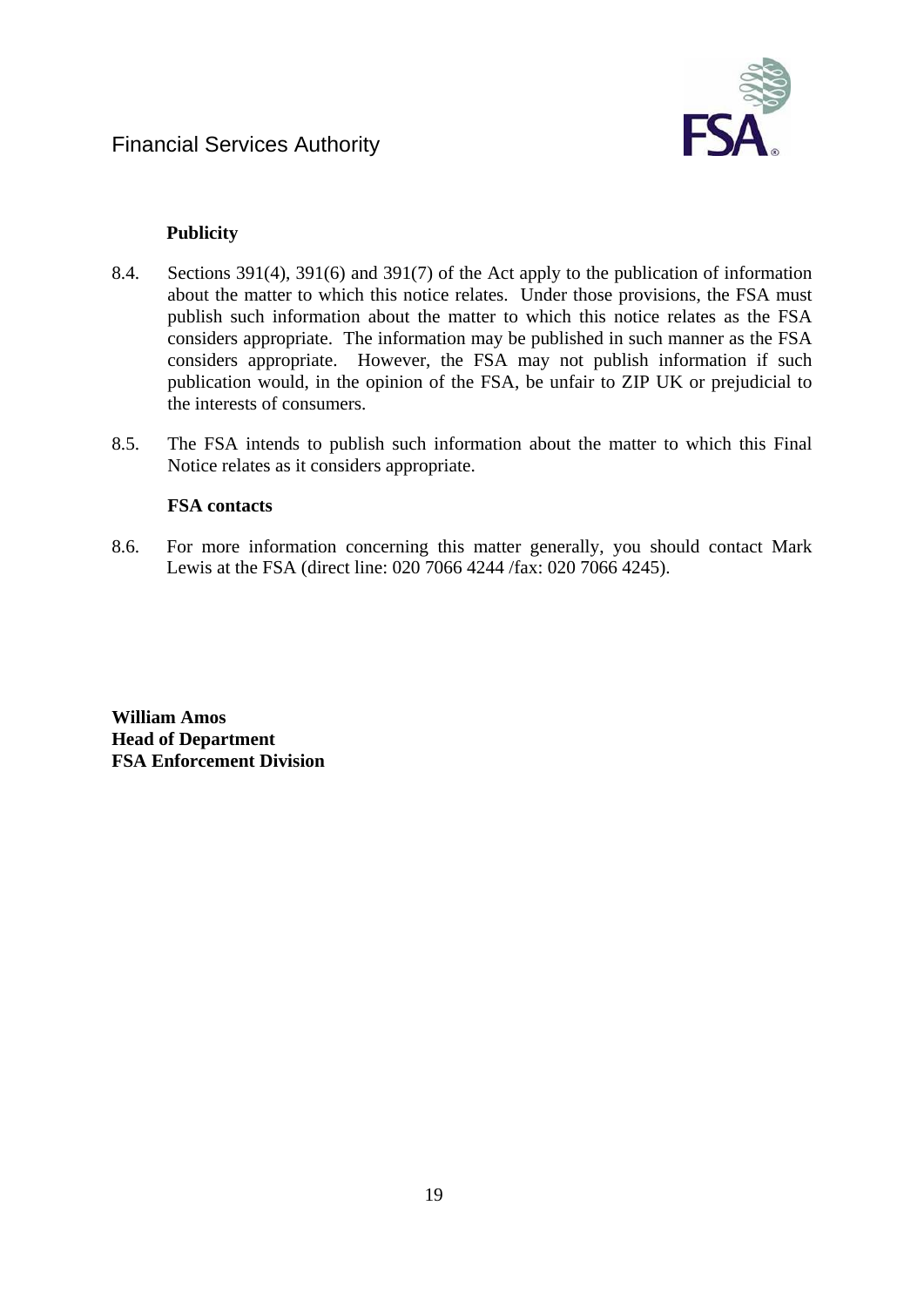

# **ANNEX A**

# **1. RELEVANT GUIDANCE**

- 1.1. The guidance in SYSC Chapter 3 (Systems and Controls) applied to Zurich UK (GI) throughout the Relevant Period. The relevant provisions are as follows:
	- (1) a firm's reporting lines should be clear and appropriate having regard to the nature, scale and complexity of its business. These reporting lines, together with clear management responsibilities, should be communicated as appropriate within the firm (3.2.2);
	- (2) where functions are delegated:
		- (a) appropriate safeguards should be put in place (3.2.3(1));
		- (b) a firm should assess whether the recipient is suitable to carry out the delegated function or task, taking into account the degree of responsibility involved (3.2.3(2));
		- (c) there should be arrangements to supervise delegation, and to monitor the discharge of delegates' functions or tasks (3.2.3(4)); and
		- (d) if cause for concern arises through supervision and monitoring or otherwise, there should be appropriate follow-up action at an appropriate level of seniority within the firm (3.2.3(5));
	- (3) the guidance relevant to delegation within the firm is also relevant to external delegation ('outsourcing'). A firm cannot contract out its regulatory obligations. For example, under Principle 3, a firm should take reasonable care to supervise the discharge of outsourced functions by its contractor  $(3.2.4(1))$ ;
	- (4) a firm should take steps to obtain sufficient information from its contractor to enable it to assess the impact of outsourcing on its systems and controls  $(3.2.4(2))$ ;
	- (5) a firm's arrangements should allow its governing body to have the information it needs in relation to identifying, measuring, managing and controlling risks of regulatory concern (including risks relating to the fair treatment of its customers, to the protection of consumers and to the use of the financial system in connection with financial crime). The relevance, reliability and timeliness of that information are relevant (3.2.11); and
	- (6) a firm's systems and controls should enable it to satisfy itself of the suitability of anyone who acts for it (3.2.13).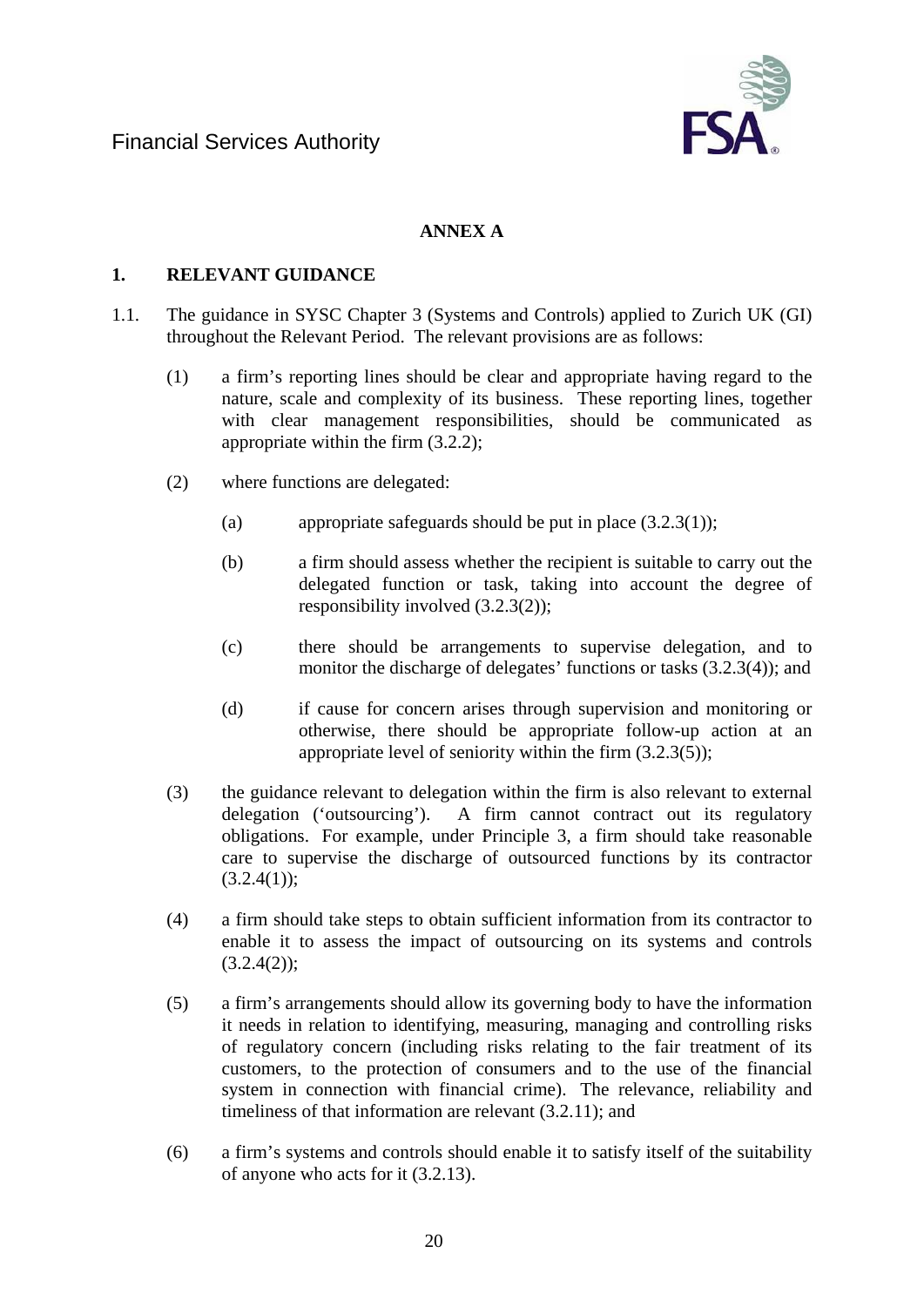- 1.2. The guidance in SYSC Chapter 13 (Operational risk: systems and controls for insurers) applied to ZIC UK throughout the Relevant Period, until 31 December [2](#page-20-0)008<sup>2</sup>. The relevant provisions are as follows:
	- (1) a firm should establish and maintain appropriate systems and controls for the management of operational risks that can arise from employees (13.6.2). A list of factors to be considered is set out at 13.6.2, including noting that these factors should be considered in relation to employees of a third party supplier who are involved in performing an outsourcing arrangement. As necessary a firm should review and consider the adequacy of the staffing arrangements and policies of a service provider (13.6.2(7));
	- (2) a firm should establish and maintain appropriate systems and controls for managing operational risks that can arise from inadequacies or failures in its processes and systems (including as appropriate the systems and processes of third party suppliers) (13.7.1);
	- (3) a firm should establish and maintain appropriate systems and controls to manage its information security risks – having regard to, for example, confidentiality and keeping information accessible to authorised persons or systems only (13.7.7);
	- (4) a firm should ensure the adequacy of the systems and controls used to protect the processing and security of its information, and should have regard to established security standards such as ISO17799 (Information Security Management) (13.7.8);
	- (5) a firm should understand the effect of any differences in processes and systems at each of its locations, particularly if they are in different countries. A firm should have regard to, for example, the timeliness of information flows to and from its headquarters (13.7.9);
	- (6) a firm cannot contract out its regulatory obligations and should take reasonable care to supervise the discharge of outsourced functions. It is noted that outsourcing may affect a firm's exposure to operational risk through significant changes to, and reduced control over, people, processes and systems used in outsourced activities  $(13.9.1)$ ;
	- (7) firms should take particular care to manage material outsourcing arrangements (involving services of such importance that weakness or failure of the services would cast serious doubt on the firm's continuing satisfaction with the threshold principles or compliance with the principles) (13.9.2);
	- (8) a firm should not assume that because a service provider is an intra-group entity there will necessarily be a reduction in operational risk (13.9.3);
	- (9) before entering into an outsourcing arrangement a firm should analyse how the arrangement will fit with its organisation and reporting structure; business

1

<span id="page-20-0"></span><sup>&</sup>lt;sup>2</sup> Prior to 1 January 2007, this guidance was found at SYSC Chapter 3A.